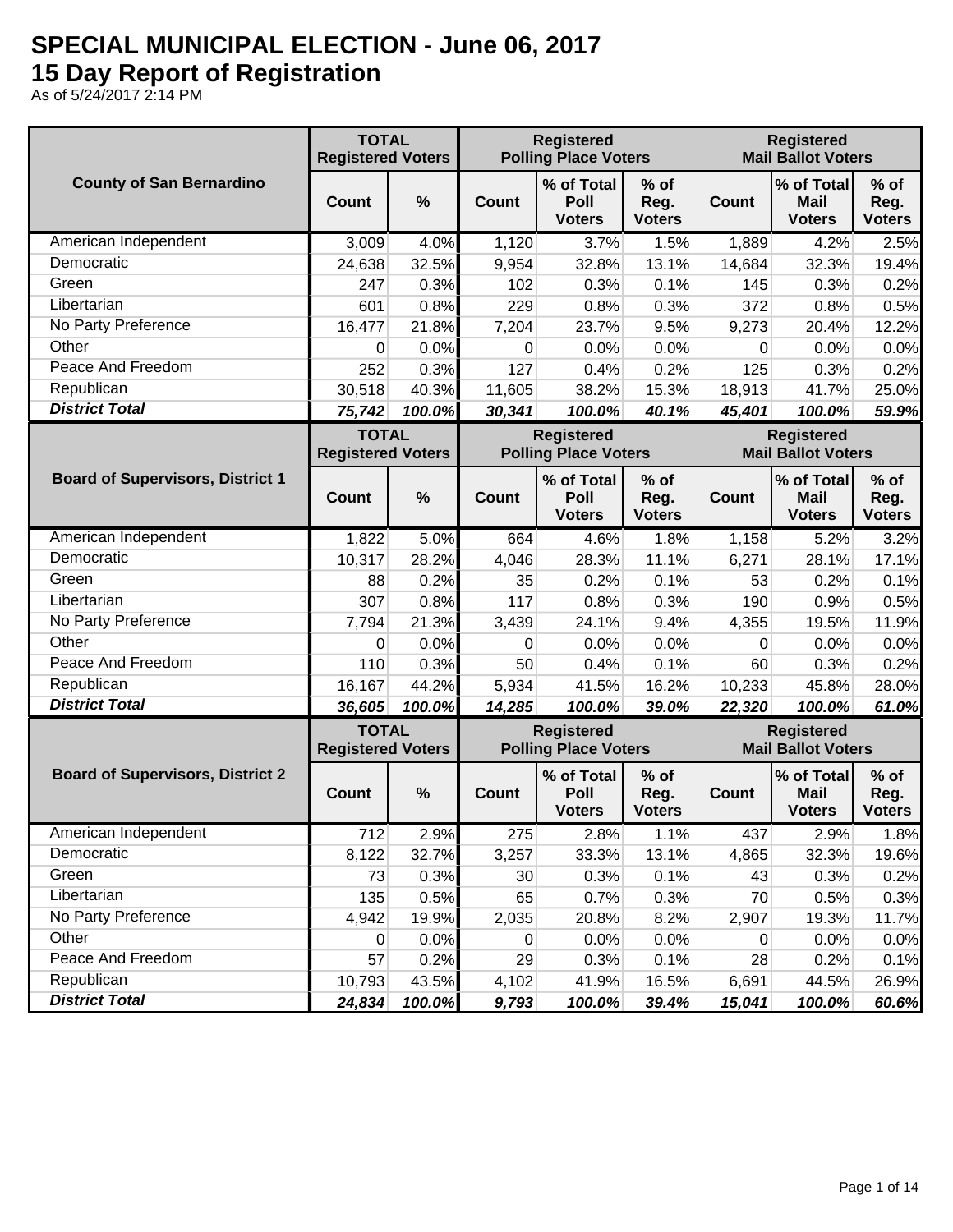|                                                            | <b>TOTAL</b><br><b>Registered Voters</b> |        |              | <b>Registered</b><br><b>Polling Place Voters</b> |                                 |              | <b>Registered</b><br><b>Mail Ballot Voters</b>               |                                 |  |  |
|------------------------------------------------------------|------------------------------------------|--------|--------------|--------------------------------------------------|---------------------------------|--------------|--------------------------------------------------------------|---------------------------------|--|--|
| <b>Board of Supervisors, District 4</b>                    | Count                                    | $\%$   | Count        | % of Total<br>Poll<br><b>Voters</b>              | $%$ of<br>Reg.<br><b>Voters</b> | <b>Count</b> | % of Total<br><b>Mail</b><br><b>Voters</b>                   | $%$ of<br>Reg.<br><b>Voters</b> |  |  |
| American Independent                                       | 475                                      | 3.3%   | 181          | 2.9%                                             | 1.3%                            | 294          | 3.7%                                                         | 2.1%                            |  |  |
| Democratic                                                 | 6,199                                    | 43.3%  | 2,651        | 42.3%                                            | 18.5%                           | 3,548        | 44.1%                                                        | 24.8%                           |  |  |
| Green                                                      | 86                                       | 0.6%   | 37           | 0.6%                                             | 0.3%                            | 49           | 0.6%                                                         | 0.3%                            |  |  |
| Libertarian                                                | 159                                      | 1.1%   | 47           | 0.8%                                             | 0.3%                            | 112          | 1.4%                                                         | 0.8%                            |  |  |
| No Party Preference                                        | 3,741                                    | 26.2%  | 1,730        | 27.6%                                            | 12.1%                           | 2,011        | 25.0%                                                        | 14.1%                           |  |  |
| Other                                                      | 0                                        | 0.0%   | 0            | 0.0%                                             | 0.0%                            | 0            | 0.0%                                                         | 0.0%                            |  |  |
| Peace And Freedom                                          | 85                                       | 0.6%   | 48           | 0.8%                                             | 0.3%                            | 37           | 0.5%                                                         | 0.3%                            |  |  |
| Republican                                                 | 3,558                                    | 24.9%  | 1,569        | 25.1%                                            | 11.0%                           | 1,989        | 24.7%                                                        | 13.9%                           |  |  |
| <b>District Total</b>                                      | 14,303                                   | 100.0% | 6,263        | 100.0%                                           | 43.8%                           | 8,040        | 100.0%                                                       | 56.2%                           |  |  |
|                                                            | <b>TOTAL</b><br><b>Registered Voters</b> |        |              | <b>Registered</b><br><b>Polling Place Voters</b> |                                 |              | <b>Registered</b><br><b>Mail Ballot Voters</b><br>% of Total |                                 |  |  |
| <b>United States Representative,</b><br><b>District 8</b>  | Count                                    | $\%$   | Count        | % of Total<br>Poll<br><b>Voters</b>              | $%$ of<br>Reg.<br><b>Voters</b> | <b>Count</b> | <b>Mail</b><br><b>Voters</b>                                 | $%$ of<br>Reg.<br><b>Voters</b> |  |  |
| American Independent                                       | 1,822                                    | 5.0%   | 664          | 4.6%                                             | 1.8%                            | 1,158        | 5.2%                                                         | 3.2%                            |  |  |
| Democratic                                                 | 10,317                                   | 28.2%  | 4,046        | 28.3%                                            | 11.1%                           | 6,271        | 28.1%                                                        | 17.1%                           |  |  |
| Green                                                      | 88                                       | 0.2%   | 35           | 0.2%                                             | 0.1%                            | 53           | 0.2%                                                         | 0.1%                            |  |  |
| Libertarian                                                | 307                                      | 0.8%   | 117          | 0.8%                                             | 0.3%                            | 190          | 0.9%                                                         | 0.5%                            |  |  |
| No Party Preference                                        | 7,794                                    | 21.3%  | 3,439        | 24.1%                                            | 9.4%                            | 4,355        | 19.5%                                                        | 11.9%                           |  |  |
| Other                                                      | 0                                        | 0.0%   | 0            | 0.0%                                             | 0.0%                            | 0            | 0.0%                                                         | 0.0%                            |  |  |
| Peace And Freedom                                          | 110                                      | 0.3%   | 50           | 0.4%                                             | 0.1%                            | 60           | 0.3%                                                         | 0.2%                            |  |  |
| Republican                                                 | 16,167                                   | 44.2%  | 5,934        | 41.5%                                            | 16.2%                           | 10,233       | 45.8%                                                        | 28.0%                           |  |  |
| <b>District Total</b>                                      | 36,605                                   | 100.0% | 14,285       | 100.0%                                           | 39.0%                           | 22,320       | 100.0%                                                       | 61.0%                           |  |  |
|                                                            | <b>TOTAL</b><br><b>Registered Voters</b> |        |              | <b>Registered</b><br><b>Polling Place Voters</b> |                                 |              | <b>Registered</b><br><b>Mail Ballot Voters</b>               |                                 |  |  |
| <b>United States Representative,</b><br><b>District 27</b> | Count                                    | $\%$   | <b>Count</b> | % of Total<br>Poll<br><b>Voters</b>              | $%$ of<br>Reg.<br><b>Voters</b> | <b>Count</b> | % of Total<br>Mail<br><b>Voters</b>                          | $%$ of<br>Reg.<br><b>Voters</b> |  |  |
| American Independent                                       | 551                                      | 2.8%   | 204          | 2.7%                                             | 1.0%                            | 347          | 2.9%                                                         | 1.8%                            |  |  |
| Democratic                                                 | 6,182                                    | 31.4%  | 2,420        | 31.8%                                            | 12.3%                           | 3,762        | 31.1%                                                        | 19.1%                           |  |  |
| Green                                                      | 48                                       | 0.2%   | 22           | 0.3%                                             | 0.1%                            | 26           | 0.2%                                                         | 0.1%                            |  |  |
| Libertarian                                                | 106                                      | 0.5%   | 52           | 0.7%                                             | 0.3%                            | 54           | 0.4%                                                         | 0.3%                            |  |  |
| No Party Preference                                        | 3,876                                    | 19.7%  | 1,539        | 20.2%                                            | 7.8%                            | 2,337        | 19.3%                                                        | 11.9%                           |  |  |
| Other                                                      | 0                                        | 0.0%   | $\mathbf 0$  | 0.0%                                             | 0.0%                            | 0            | 0.0%                                                         | 0.0%                            |  |  |
| Peace And Freedom                                          | 44                                       | 0.2%   | 24           | 0.3%                                             | 0.1%                            | 20           | 0.2%                                                         | 0.1%                            |  |  |
| Republican                                                 | 8,884                                    | 45.1%  | 3,348        | 44.0%                                            | 17.0%                           | 5,536        | 45.8%                                                        | 28.1%                           |  |  |
| <b>District Total</b>                                      | 19,691                                   | 100.0% | 7,609        | 100.0%                                           | 38.6%                           | 12,082       | 100.0%                                                       | 61.4%                           |  |  |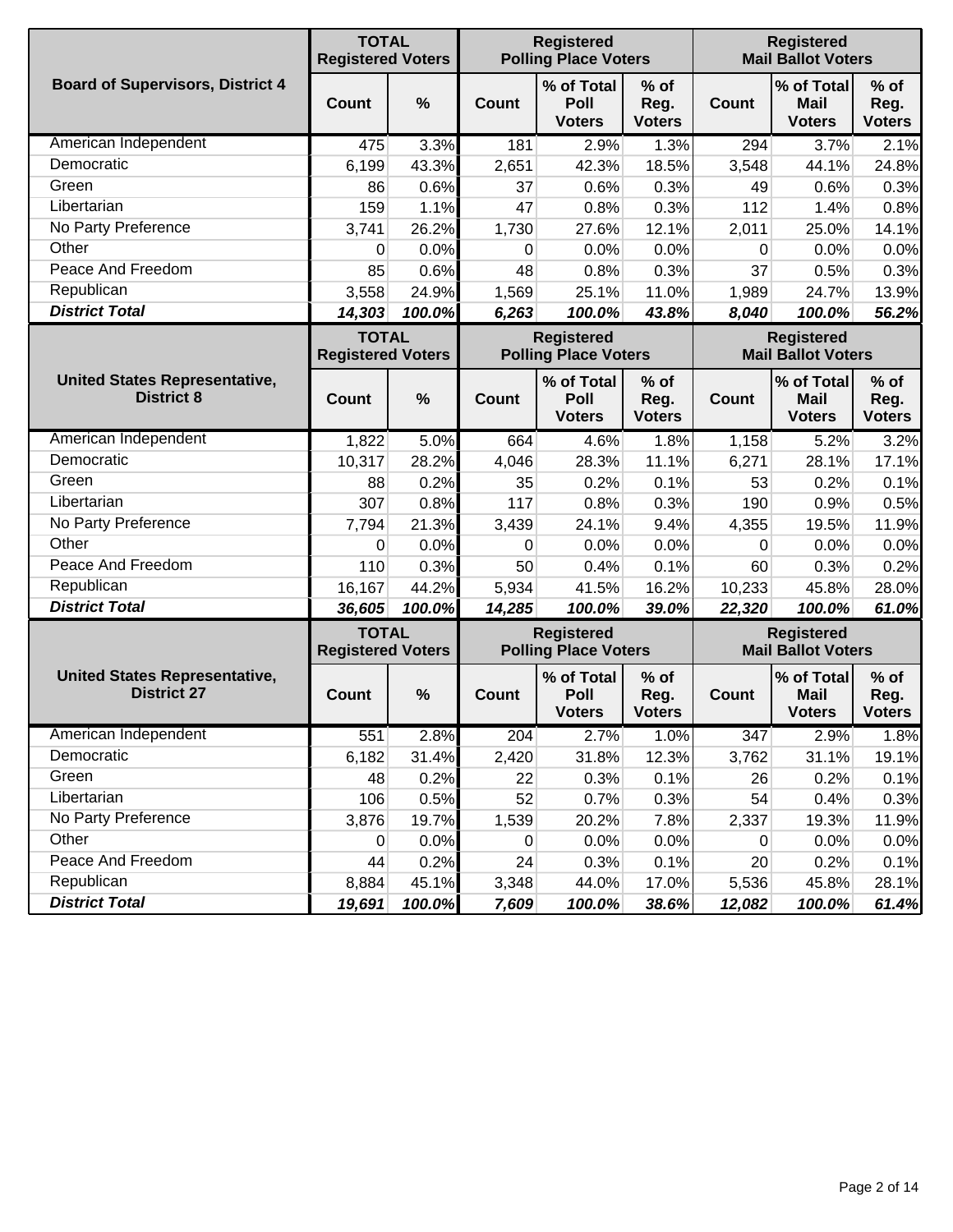|                                                            | <b>TOTAL</b><br><b>Registered Voters</b> |        |                                                                                                    | <b>Registered</b><br><b>Polling Place Voters</b> |                                 |                                                | <b>Registered</b><br><b>Mail Ballot Voters</b> |                                 |  |  |
|------------------------------------------------------------|------------------------------------------|--------|----------------------------------------------------------------------------------------------------|--------------------------------------------------|---------------------------------|------------------------------------------------|------------------------------------------------|---------------------------------|--|--|
| <b>United States Representative,</b><br><b>District 31</b> | <b>Count</b>                             | %      | Count                                                                                              | % of Total<br><b>Poll</b><br><b>Voters</b>       | $%$ of<br>Reg.<br><b>Voters</b> | <b>Count</b>                                   | % of Total<br><b>Mail</b><br><b>Voters</b>     | $%$ of<br>Reg.<br><b>Voters</b> |  |  |
| American Independent                                       | 636                                      | 3.3%   | 252                                                                                                | 3.0%                                             | 1.3%                            | 384                                            | 3.5%                                           | 2.0%                            |  |  |
| Democratic                                                 | 8,139                                    | 41.9%  | 3,488                                                                                              | 41.3%                                            | 17.9%                           | 4,651                                          | 42.3%                                          | 23.9%                           |  |  |
| Green                                                      | 111                                      | 0.6%   | 45                                                                                                 | 0.5%                                             | 0.2%                            | 66                                             | 0.6%                                           | 0.3%                            |  |  |
| Libertarian                                                | 188                                      | 1.0%   | 60                                                                                                 | 0.7%                                             | 0.3%                            | 128                                            | 1.2%                                           | 0.7%                            |  |  |
| No Party Preference                                        | 4,807                                    | 24.7%  | 2,226                                                                                              | 26.4%                                            | 11.4%                           | 2,581                                          | 23.5%                                          | 13.3%                           |  |  |
| Other                                                      | 0                                        | 0.0%   | 0                                                                                                  | 0.0%                                             | 0.0%                            | 0                                              | 0.0%                                           | 0.0%                            |  |  |
| Peace And Freedom                                          | 98                                       | 0.5%   | 53                                                                                                 | 0.6%                                             | 0.3%                            | 45                                             | 0.4%                                           | 0.2%                            |  |  |
| Republican                                                 | 5,467                                    | 28.1%  | 2,323                                                                                              | 27.5%                                            | 11.9%                           | 3,144                                          | 28.6%                                          | 16.2%                           |  |  |
| <b>District Total</b>                                      | 19,446                                   | 100.0% | 8,447                                                                                              | 100.0%                                           | 43.4%                           | 10,999                                         | 100.0%                                         | 56.6%                           |  |  |
|                                                            | <b>TOTAL</b><br><b>Registered Voters</b> |        |                                                                                                    | <b>Registered</b><br><b>Polling Place Voters</b> |                                 |                                                | <b>Registered</b><br><b>Mail Ballot Voters</b> |                                 |  |  |
| <b>United States Representative,</b><br><b>District 35</b> | Count                                    | %      | Count                                                                                              | % of Total<br>Poll<br><b>Voters</b>              | $%$ of<br>Reg.<br><b>Voters</b> | <b>Count</b>                                   | % of Total<br><b>Mail</b><br><b>Voters</b>     | $%$ of<br>Reg.<br><b>Voters</b> |  |  |
| Other                                                      | 0                                        | 0.0%   | 0                                                                                                  | 0.0%                                             | 0.0%                            | $\overline{0}$                                 | 0.0%                                           | 0.0%                            |  |  |
| <b>District Total</b>                                      | 0                                        | 0.0%   | 0                                                                                                  | 0.0%                                             | 0.0%                            | 0                                              | 0.0%                                           | 0.0%                            |  |  |
|                                                            | <b>TOTAL</b><br><b>Registered Voters</b> |        | <b>Registered</b><br><b>Registered</b><br><b>Polling Place Voters</b><br><b>Mail Ballot Voters</b> |                                                  |                                 |                                                |                                                |                                 |  |  |
| <b>State Senator, District 16</b>                          | Count                                    | %      | <b>Count</b>                                                                                       | % of Total<br>Poll<br><b>Voters</b>              | $%$ of<br>Reg.<br><b>Voters</b> | <b>Count</b>                                   | % of Total<br><b>Mail</b><br><b>Voters</b>     | $%$ of<br>Reg.<br><b>Voters</b> |  |  |
| Other                                                      | 0                                        | 0.0%   | 0                                                                                                  | 0.0%                                             | 0.0%                            | 0                                              | 0.0%                                           | 0.0%                            |  |  |
| Republican                                                 | 1                                        | 100.0% | 0                                                                                                  | 0.0%                                             | 0.0%                            | 1                                              | 100.0%                                         | 100.0%                          |  |  |
| <b>District Total</b>                                      | 1                                        | 100.0% | 0                                                                                                  | 0.0%                                             | 0.0%                            | 1                                              | 100.0%                                         | 100.0%                          |  |  |
|                                                            | <b>TOTAL</b><br><b>Registered Voters</b> |        |                                                                                                    | <b>Registered</b><br><b>Polling Place Voters</b> |                                 | <b>Registered</b><br><b>Mail Ballot Voters</b> |                                                |                                 |  |  |
| <b>State Senator, District 20</b>                          | <b>Count</b>                             | %      | Count                                                                                              | % of Total<br><b>Poll</b><br><b>Voters</b>       | $%$ of<br>Reg.<br><b>Voters</b> | <b>Count</b>                                   | % of Total<br><b>Mail</b><br><b>Voters</b>     | $%$ of<br>Reg.<br><b>Voters</b> |  |  |
| Other                                                      | $\overline{0}$                           | 0.0%   | $\overline{0}$                                                                                     | 0.0%                                             | 0.0%                            | $\overline{0}$                                 | 0.0%                                           | 0.0%                            |  |  |
| <b>District Total</b>                                      | 0                                        | 0.0%   | 0                                                                                                  | 0.0%                                             | 0.0%                            | 0                                              | 0.0%                                           | 0.0%                            |  |  |
|                                                            | <b>TOTAL</b><br><b>Registered Voters</b> |        |                                                                                                    | <b>Registered</b><br><b>Polling Place Voters</b> |                                 |                                                | <b>Registered</b><br><b>Mail Ballot Voters</b> |                                 |  |  |
| <b>State Senator, District 21</b>                          | Count                                    | $\%$   | Count                                                                                              | % of Total<br>Poll<br><b>Voters</b>              | $%$ of<br>Reg.<br><b>Voters</b> | Count                                          | % of Total<br><b>Mail</b><br><b>Voters</b>     | $%$ of<br>Reg.<br><b>Voters</b> |  |  |
| American Independent                                       | 1,822                                    | 5.0%   | 664                                                                                                | 4.6%                                             | 1.8%                            | 1,158                                          | 5.2%                                           | 3.2%                            |  |  |
| Democratic                                                 | 10,317                                   | 28.2%  | 4,046                                                                                              | 28.3%                                            | 11.1%                           | 6,271                                          | 28.1%                                          | 17.1%                           |  |  |
| Green                                                      | 88                                       | 0.2%   | 35                                                                                                 | 0.2%                                             | 0.1%                            | 53                                             | 0.2%                                           | 0.1%                            |  |  |
| Libertarian                                                | 307                                      | 0.8%   | 117                                                                                                | 0.8%                                             | 0.3%                            | 190                                            | 0.9%                                           | 0.5%                            |  |  |
| No Party Preference                                        | 7,794                                    | 21.3%  | 3,439                                                                                              | 24.1%                                            | 9.4%                            | 4,355                                          | 19.5%                                          | 11.9%                           |  |  |
| Other                                                      | 0                                        | 0.0%   | 0                                                                                                  | 0.0%                                             | 0.0%                            | 0                                              | 0.0%                                           | 0.0%                            |  |  |
| Peace And Freedom                                          | 110                                      | 0.3%   | 50                                                                                                 | 0.4%                                             | 0.1%                            | 60                                             | 0.3%                                           | 0.2%                            |  |  |
| Republican                                                 | 16,166                                   | 44.2%  | 5,934                                                                                              | 41.5%                                            | 16.2%                           | 10,232                                         | 45.8%                                          | 28.0%                           |  |  |
| <b>District Total</b>                                      | 36,604                                   | 100.0% | 14,285                                                                                             | 100.0%                                           | 39.0%                           | 22,319                                         | 100.0%                                         | 61.0%                           |  |  |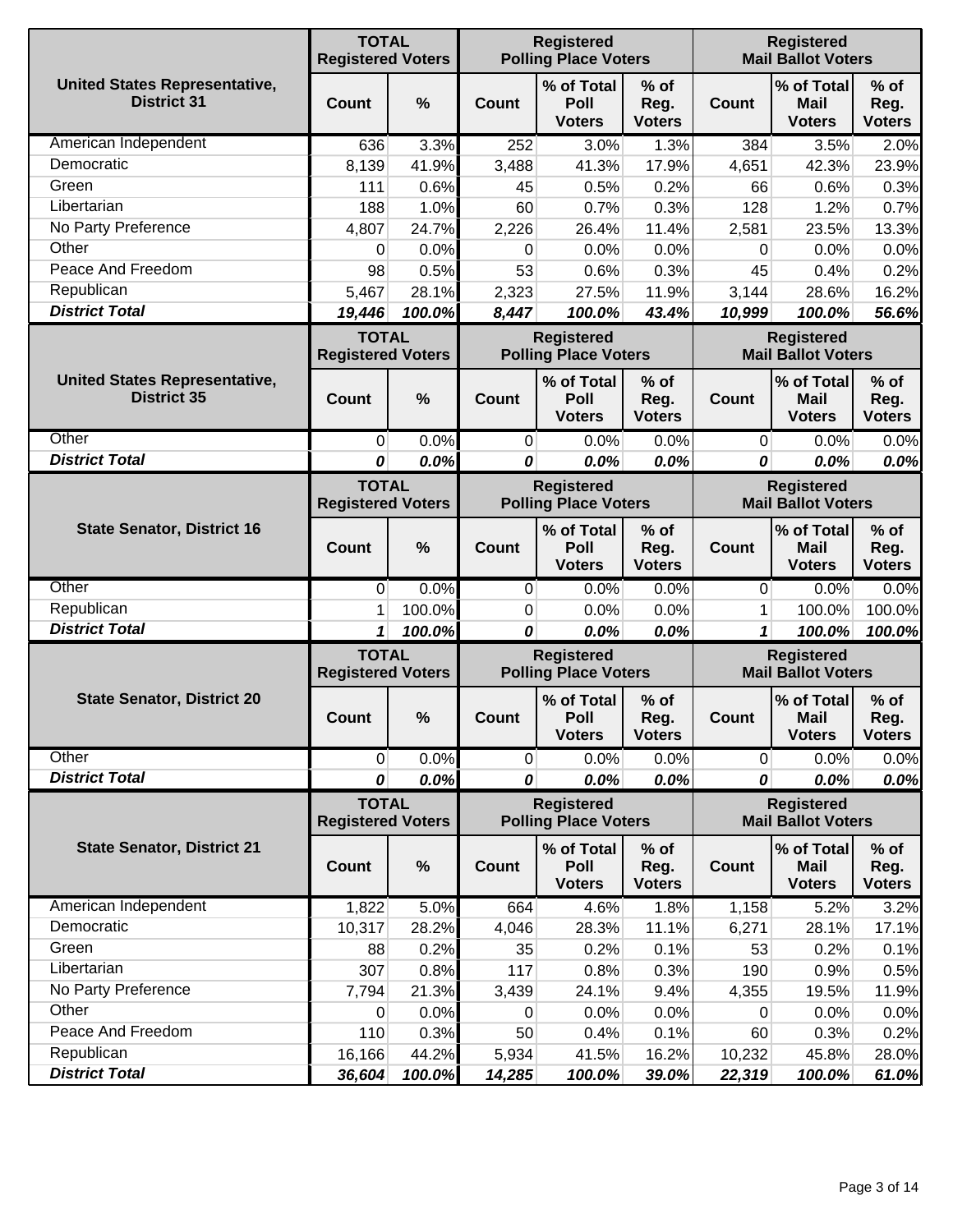|                                    | <b>TOTAL</b><br><b>Registered Voters</b> |                                                                                                    |              | <b>Registered</b><br><b>Polling Place Voters</b> |                                 | <b>Registered</b><br><b>Mail Ballot Voters</b> |                                                |                                 |
|------------------------------------|------------------------------------------|----------------------------------------------------------------------------------------------------|--------------|--------------------------------------------------|---------------------------------|------------------------------------------------|------------------------------------------------|---------------------------------|
| <b>State Senator, District 25</b>  | <b>Count</b>                             | %                                                                                                  | <b>Count</b> | % of Total<br>Poll<br><b>Voters</b>              | $%$ of<br>Reg.<br><b>Voters</b> | Count                                          | % of Total<br><b>Mail</b><br><b>Voters</b>     | $%$ of<br>Reg.<br><b>Voters</b> |
| American Independent               | 1,187                                    | 3.0%                                                                                               | 456          | 2.8%                                             | 1.2%                            | 731                                            | 3.2%                                           | 1.9%                            |
| Democratic                         | 14,321                                   | 36.6%                                                                                              | 5,908        | 36.8%                                            | 15.1%                           | 8,413                                          | 36.4%                                          | 21.5%                           |
| Green                              | 159                                      | 0.4%                                                                                               | 67           | 0.4%                                             | 0.2%                            | 92                                             | 0.4%                                           | 0.2%                            |
| Libertarian                        | 294                                      | 0.8%                                                                                               | 112          | 0.7%                                             | 0.3%                            | 182                                            | 0.8%                                           | 0.5%                            |
| No Party Preference                | 8,683                                    | 22.2%                                                                                              | 3,765        | 23.4%                                            | 9.6%                            | 4,918                                          | 21.3%                                          | 12.6%                           |
| Other                              | 0                                        | 0.0%                                                                                               | 0            | 0.0%                                             | 0.0%                            | 0                                              | 0.0%                                           | 0.0%                            |
| Peace And Freedom                  | 142                                      | 0.4%                                                                                               | 77           | 0.5%                                             | 0.2%                            | 65                                             | 0.3%                                           | 0.2%                            |
| Republican                         | 14,351                                   | 36.7%                                                                                              | 5,671        | 35.3%                                            | 14.5%                           | 8,680                                          | 37.6%                                          | 22.2%                           |
| <b>District Total</b>              | 39,137                                   | 100.0%                                                                                             | 16,056       | 100.0%                                           | 41.0%                           | 23,081                                         | 100.0%                                         | 59.0%                           |
|                                    | <b>TOTAL</b><br><b>Registered Voters</b> |                                                                                                    |              | <b>Registered</b><br><b>Polling Place Voters</b> |                                 |                                                | <b>Registered</b><br><b>Mail Ballot Voters</b> |                                 |
| <b>State Assembly, District 33</b> | <b>Count</b>                             | $\frac{0}{0}$                                                                                      | Count        | % of Total<br>Poll<br><b>Voters</b>              | $%$ of<br>Reg.<br><b>Voters</b> | <b>Count</b>                                   | % of Total<br><b>Mail</b><br><b>Voters</b>     | $%$ of<br>Reg.<br><b>Voters</b> |
| American Independent               | 1,822                                    | 5.0%                                                                                               | 664          | 4.6%                                             | 1.8%                            | 1,158                                          | 5.2%                                           | 3.2%                            |
| Democratic                         | 10,317                                   | 28.2%                                                                                              | 4,046        | 28.3%                                            | 11.1%                           | 6,271                                          | 28.1%                                          | 17.1%                           |
| Green                              | 88                                       | 0.2%                                                                                               | 35           | 0.2%                                             | 0.1%                            | 53                                             | 0.2%                                           | 0.1%                            |
| Libertarian                        | 307                                      | 0.8%                                                                                               | 117          | 0.8%                                             | 0.3%                            | 190                                            | 0.9%                                           | 0.5%                            |
| No Party Preference                | 7,794                                    | 21.3%                                                                                              | 3,439        | 24.1%                                            | 9.4%                            | 4,355                                          | 19.5%                                          | 11.9%                           |
| Other                              | 0                                        | 0.0%                                                                                               | $\Omega$     | 0.0%                                             | 0.0%                            | 0                                              | 0.0%                                           | 0.0%                            |
| Peace And Freedom                  | 110                                      | 0.3%                                                                                               | 50           | 0.4%                                             | 0.1%                            | 60                                             | 0.3%                                           | 0.2%                            |
| Republican                         | 16,167                                   | 44.2%                                                                                              | 5,934        | 41.5%                                            | 16.2%                           | 10,233                                         | 45.8%                                          | 28.0%                           |
| <b>District Total</b>              | 36,605                                   | 100.0%                                                                                             | 14,285       | 100.0%                                           | 39.0%                           | 22,320                                         | 100.0%                                         | 61.0%                           |
|                                    | <b>TOTAL</b><br><b>Registered Voters</b> | <b>Registered</b><br><b>Registered</b><br><b>Polling Place Voters</b><br><b>Mail Ballot Voters</b> |              |                                                  |                                 |                                                |                                                |                                 |
| <b>State Assembly, District 41</b> | Count                                    | $\%$                                                                                               | Count        | % of Total<br>Poll<br><b>Voters</b>              | $%$ of<br>Reg.<br><b>Voters</b> | Count                                          | % of Total<br><b>Mail</b><br><b>Voters</b>     | $%$ of<br>Reg.<br><b>Voters</b> |
| American Independent               | 1,187                                    | 3.0%                                                                                               | 456          | 2.8%                                             | 1.2%                            | 731                                            | 3.2%                                           | 1.9%                            |
| Democratic                         | 14,321                                   | 36.6%                                                                                              | 5,908        | 36.8%                                            | 15.1%                           | 8,413                                          | 36.4%                                          | 21.5%                           |
| Green                              | 159                                      | 0.4%                                                                                               | 67           | 0.4%                                             | 0.2%                            | 92                                             | 0.4%                                           | 0.2%                            |
| Libertarian                        | 294                                      | 0.8%                                                                                               | 112          | 0.7%                                             | 0.3%                            | 182                                            | 0.8%                                           | 0.5%                            |
| No Party Preference                | 8,683                                    | 22.2%                                                                                              | 3,765        | 23.4%                                            | 9.6%                            | 4,918                                          | 21.3%                                          | 12.6%                           |
| Other                              | 0                                        | 0.0%                                                                                               | 0            | 0.0%                                             | 0.0%                            | 0                                              | 0.0%                                           | 0.0%                            |
| Peace And Freedom                  | 142                                      | 0.4%                                                                                               | 77           | 0.5%                                             | 0.2%                            | 65                                             | 0.3%                                           | 0.2%                            |
| Republican                         | 14,351                                   | 36.7%                                                                                              | 5,671        | 35.3%                                            | 14.5%                           | 8,680                                          | 37.6%                                          | 22.2%                           |
| <b>District Total</b>              | 39,137                                   | 100.0%                                                                                             | 16,056       | 100.0%                                           | 41.0%                           | 23,081                                         | 100.0%                                         | 59.0%                           |
|                                    | <b>TOTAL</b><br><b>Registered Voters</b> |                                                                                                    |              | <b>Registered</b><br><b>Polling Place Voters</b> |                                 |                                                | <b>Registered</b><br><b>Mail Ballot Voters</b> |                                 |
| <b>State Assembly, District 52</b> | <b>Count</b>                             | $\%$                                                                                               | <b>Count</b> | % of Total<br>Poll<br><b>Voters</b>              | $%$ of<br>Reg.<br><b>Voters</b> | <b>Count</b>                                   | % of Total<br><b>Mail</b><br><b>Voters</b>     | $%$ of<br>Reg.<br><b>Voters</b> |
| Other                              | 0                                        | 0.0%                                                                                               | $\pmb{0}$    | 0.0%                                             | 0.0%                            | $\overline{0}$                                 | 0.0%                                           | 0.0%                            |
| <b>District Total</b>              | 0                                        | 0.0%                                                                                               | 0            | 0.0%                                             | 0.0%                            | $\boldsymbol{o}$                               | 0.0%                                           | 0.0%                            |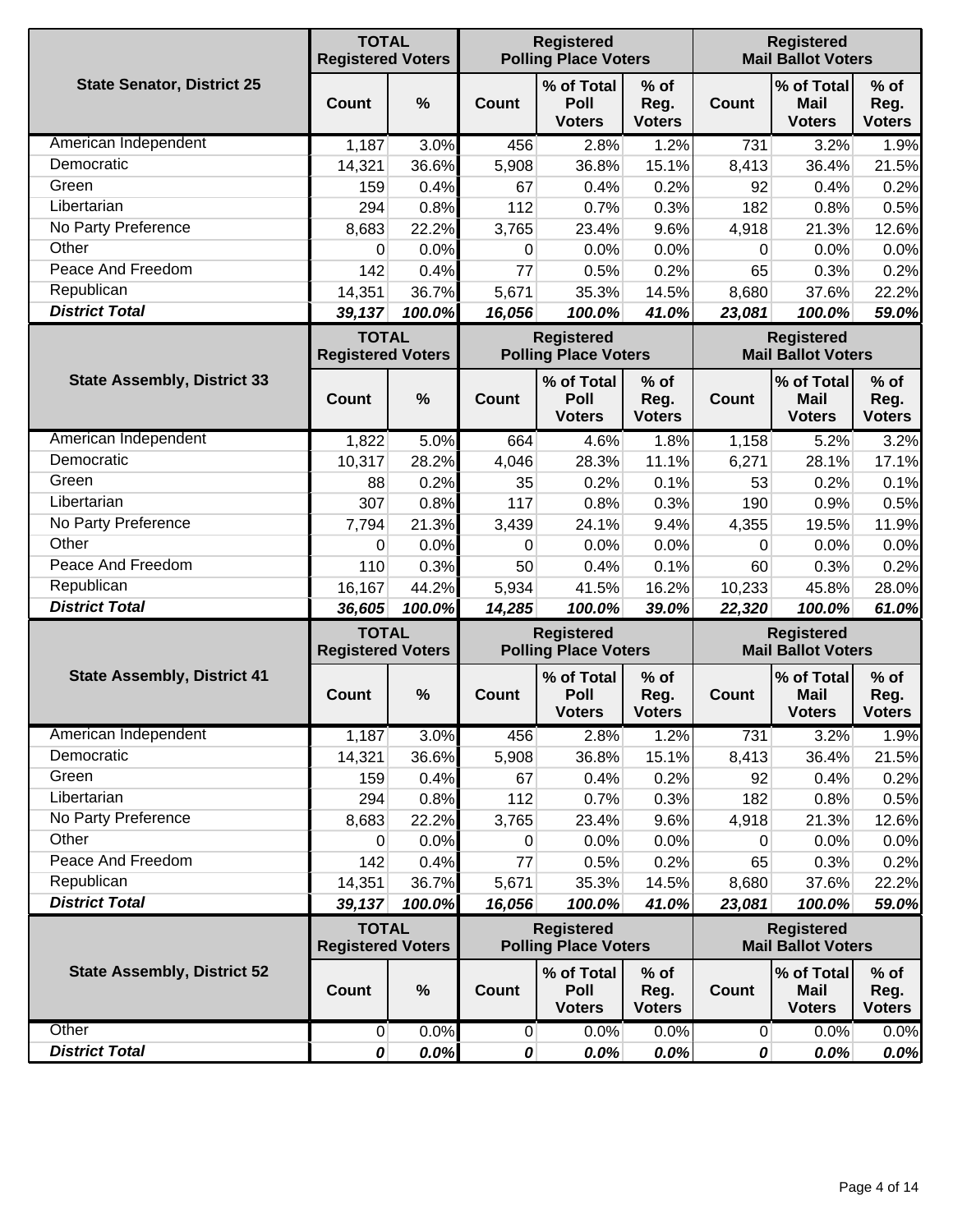|                                                                         | <b>TOTAL</b><br><b>Registered</b><br><b>Polling Place Voters</b><br><b>Registered Voters</b> |        |              |                                                  |                                 | <b>Registered</b><br><b>Mail Ballot Voters</b> |                                                |                                 |
|-------------------------------------------------------------------------|----------------------------------------------------------------------------------------------|--------|--------------|--------------------------------------------------|---------------------------------|------------------------------------------------|------------------------------------------------|---------------------------------|
| <b>State of California, Board of</b><br><b>Equalization, District 1</b> | <b>Count</b>                                                                                 | %      | <b>Count</b> | % of Total<br>Poll<br><b>Voters</b>              | $%$ of<br>Reg.<br><b>Voters</b> | Count                                          | % of Total<br>Mail<br><b>Voters</b>            | $%$ of<br>Reg.<br><b>Voters</b> |
| American Independent                                                    | 3,009                                                                                        | 4.0%   | 1,120        | 3.7%                                             | 1.5%                            | 1,889                                          | 4.2%                                           | 2.5%                            |
| Democratic                                                              | 24,638                                                                                       | 32.5%  | 9,954        | 32.8%                                            | 13.1%                           | 14,684                                         | 32.3%                                          | 19.4%                           |
| Green                                                                   | 247                                                                                          | 0.3%   | 102          | 0.3%                                             | 0.1%                            | 145                                            | 0.3%                                           | 0.2%                            |
| Libertarian                                                             | 601                                                                                          | 0.8%   | 229          | 0.8%                                             | 0.3%                            | 372                                            | 0.8%                                           | 0.5%                            |
| No Party Preference                                                     | 16,477                                                                                       | 21.8%  | 7,204        | 23.7%                                            | 9.5%                            | 9,273                                          | 20.4%                                          | 12.2%                           |
| Other                                                                   | 0                                                                                            | 0.0%   | 0            | 0.0%                                             | 0.0%                            | 0                                              | 0.0%                                           | 0.0%                            |
| Peace And Freedom                                                       | 252                                                                                          | 0.3%   | 127          | 0.4%                                             | 0.2%                            | 125                                            | 0.3%                                           | 0.2%                            |
| Republican                                                              | 30,518                                                                                       | 40.3%  | 11,605       | 38.2%                                            | 15.3%                           | 18,913                                         | 41.7%                                          | 25.0%                           |
| <b>District Total</b>                                                   | 75,742                                                                                       | 100.0% | 30,341       | 100.0%                                           | 40.1%                           | 45,401                                         | 100.0%                                         | 59.9%                           |
|                                                                         | <b>TOTAL</b><br><b>Registered Voters</b>                                                     |        |              | <b>Registered</b><br><b>Polling Place Voters</b> |                                 |                                                | <b>Registered</b><br><b>Mail Ballot Voters</b> |                                 |
| <b>Town of Apple Valley</b>                                             | Count                                                                                        | %      | Count        | % of Total<br>Poll<br><b>Voters</b>              | $%$ of<br>Reg.<br><b>Voters</b> | <b>Count</b>                                   | % of Total<br><b>Mail</b><br><b>Voters</b>     | $%$ of<br>Reg.<br><b>Voters</b> |
| American Independent                                                    | 1,822                                                                                        | 5.0%   | 664          | 4.6%                                             | 1.8%                            | 1,158                                          | 5.2%                                           | 3.2%                            |
| Democratic                                                              | 10,317                                                                                       | 28.2%  | 4,046        | 28.3%                                            | 11.1%                           | 6,271                                          | 28.1%                                          | 17.1%                           |
| Green                                                                   | 88                                                                                           | 0.2%   | 35           | 0.2%                                             | 0.1%                            | 53                                             | 0.2%                                           | 0.1%                            |
| Libertarian                                                             | 307                                                                                          | 0.8%   | 117          | 0.8%                                             | 0.3%                            | 190                                            | 0.9%                                           | 0.5%                            |
| No Party Preference                                                     | 7,794                                                                                        | 21.3%  | 3,439        | 24.1%                                            | 9.4%                            | 4,355                                          | 19.5%                                          | 11.9%                           |
| Other                                                                   | 0                                                                                            | 0.0%   | 0            | 0.0%                                             | 0.0%                            | 0                                              | 0.0%                                           | 0.0%                            |
| Peace And Freedom                                                       | 110                                                                                          | 0.3%   | 50           | 0.4%                                             | 0.1%                            | 60                                             | 0.3%                                           | 0.2%                            |
| Republican                                                              | 16,167                                                                                       | 44.2%  | 5,934        | 41.5%                                            | 16.2%                           | 10,233                                         | 45.8%                                          | 28.0%                           |
| <b>District Total</b>                                                   | 36,605                                                                                       | 100.0% | 14,285       | 100.0%                                           | 39.0%                           | 22,320                                         | 100.0%                                         | 61.0%                           |
|                                                                         | <b>TOTAL</b><br><b>Registered Voters</b>                                                     |        |              | <b>Registered</b><br><b>Polling Place Voters</b> |                                 |                                                | <b>Registered</b><br><b>Mail Ballot Voters</b> |                                 |
| <b>City of Upland</b>                                                   | Count                                                                                        | %      | Count        | % of Total<br>Poll<br><b>Voters</b>              | $%$ of<br>Reg.<br><b>Voters</b> | <b>Count</b>                                   | % of Total<br><b>Mail</b><br><b>Voters</b>     | $%$ of<br>Reg.<br><b>Voters</b> |
| American Independent                                                    | 1,187                                                                                        | 3.0%   | 456          | 2.8%                                             | 1.2%                            | 731                                            | 3.2%                                           | 1.9%                            |
| Democratic                                                              | 14,321                                                                                       | 36.6%  | 5,908        | 36.8%                                            | 15.1%                           | 8,413                                          | 36.4%                                          | 21.5%                           |
| Green                                                                   | 159                                                                                          | 0.4%   | 67           | 0.4%                                             | 0.2%                            | 92                                             | 0.4%                                           | 0.2%                            |
| Libertarian                                                             | 294                                                                                          | 0.8%   | 112          | 0.7%                                             | 0.3%                            | 182                                            | 0.8%                                           | 0.5%                            |
| No Party Preference                                                     | 8,683                                                                                        | 22.2%  | 3,765        | 23.4%                                            | 9.6%                            | 4,918                                          | 21.3%                                          | 12.6%                           |
| Other                                                                   | 0                                                                                            | 0.0%   | 0            | 0.0%                                             | 0.0%                            | $\mathbf{0}$                                   | 0.0%                                           | 0.0%                            |
| Peace And Freedom                                                       | 142                                                                                          | 0.4%   | 77           | 0.5%                                             | 0.2%                            | 65                                             | 0.3%                                           | 0.2%                            |
| Republican                                                              | 14,351                                                                                       | 36.7%  | 5,671        | 35.3%                                            | 14.5%                           | 8,680                                          | 37.6%                                          | 22.2%                           |
| <b>District Total</b>                                                   | 39,137                                                                                       | 100.0% | 16,056       | 100.0%                                           | 41.0%                           | 23,081                                         | 100.0%                                         | 59.0%                           |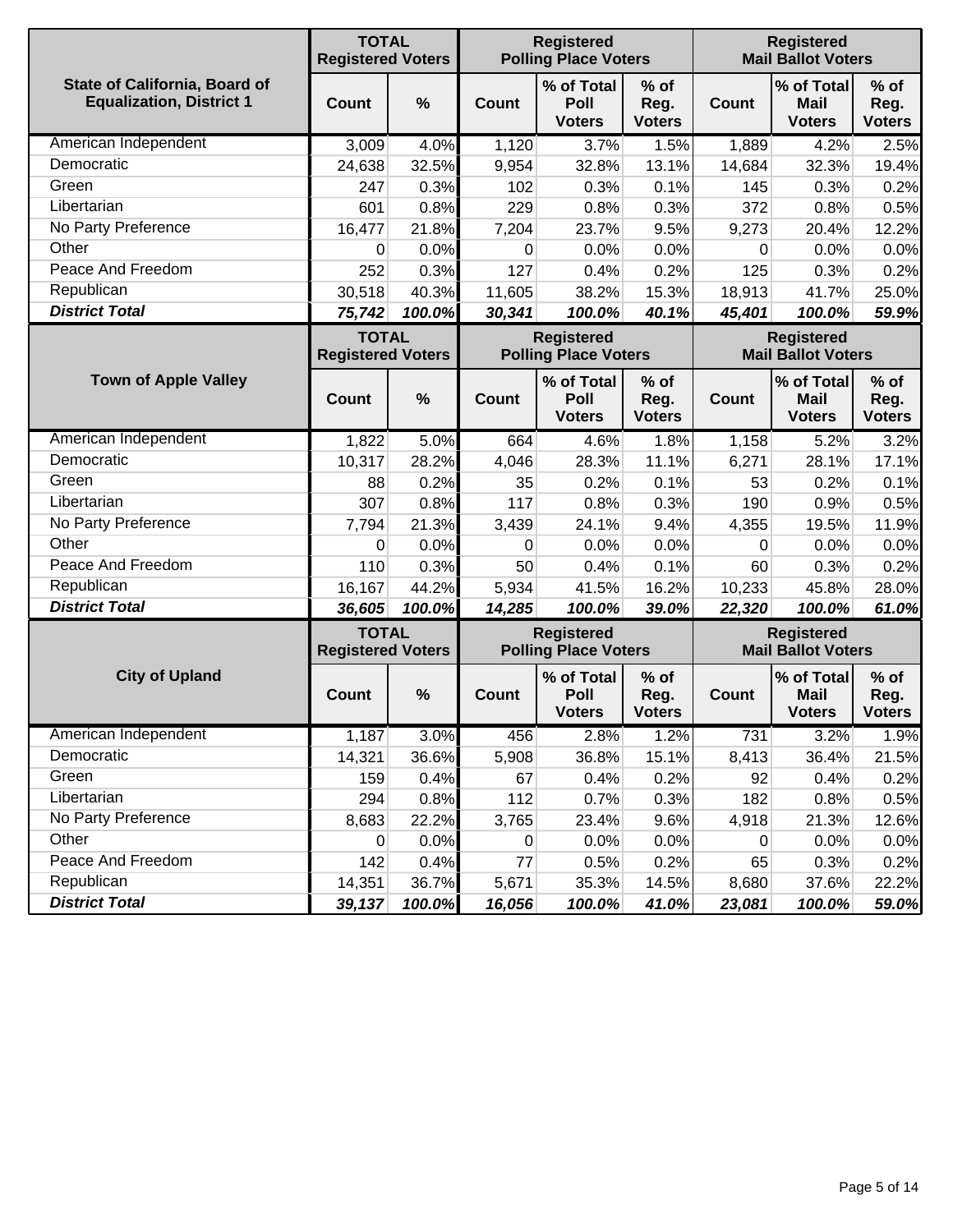|                                                                | <b>TOTAL</b><br><b>Registered Voters</b> |                                                                                              |                | <b>Registered</b><br><b>Polling Place Voters</b> |                                 |                                                | <b>Registered</b><br><b>Mail Ballot Voters</b> |                                 |
|----------------------------------------------------------------|------------------------------------------|----------------------------------------------------------------------------------------------|----------------|--------------------------------------------------|---------------------------------|------------------------------------------------|------------------------------------------------|---------------------------------|
| County of San Bernardino, Board of<br><b>Education, Area A</b> | Count                                    | $\frac{0}{0}$                                                                                | Count          | % of Total<br>Poll<br><b>Voters</b>              | % of<br>Reg.<br><b>Voters</b>   | Count                                          | % of Total<br><b>Mail</b><br><b>Voters</b>     | $%$ of<br>Reg.<br><b>Voters</b> |
| American Independent                                           | 1,822                                    | 5.0%                                                                                         | 664            | 4.6%                                             | 1.8%                            | 1,158                                          | 5.2%                                           | 3.2%                            |
| Democratic                                                     | 10,317                                   | 28.2%                                                                                        | 4,046          | 28.3%                                            | 11.1%                           | 6,271                                          | 28.1%                                          | 17.1%                           |
| Green                                                          | 88                                       | 0.2%                                                                                         | 35             | 0.2%                                             | 0.1%                            | 53                                             | 0.2%                                           | 0.1%                            |
| Libertarian                                                    | 307                                      | 0.8%                                                                                         | 117            | 0.8%                                             | 0.3%                            | 190                                            | 0.9%                                           | 0.5%                            |
| No Party Preference                                            | 7,794                                    | 21.3%                                                                                        | 3,439          | 24.1%                                            | 9.4%                            | 4,355                                          | 19.5%                                          | 11.9%                           |
| Other                                                          | 0                                        | 0.0%                                                                                         | $\Omega$       | 0.0%                                             | 0.0%                            | 0                                              | 0.0%                                           | 0.0%                            |
| Peace And Freedom                                              | 110                                      | 0.3%                                                                                         | 50             | 0.4%                                             | 0.1%                            | 60                                             | 0.3%                                           | 0.2%                            |
| Republican                                                     | 16,167                                   | 44.2%                                                                                        | 5,934          | 41.5%                                            | 16.2%                           | 10,233                                         | 45.8%                                          | 28.0%                           |
| <b>District Total</b>                                          | 36,605                                   | 100.0%                                                                                       | 14,285         | 100.0%                                           | 39.0%                           | 22,320                                         | 100.0%                                         | 61.0%                           |
|                                                                | <b>TOTAL</b><br><b>Registered Voters</b> |                                                                                              |                | <b>Registered</b><br><b>Polling Place Voters</b> |                                 |                                                | <b>Registered</b><br><b>Mail Ballot Voters</b> |                                 |
| County of San Bernardino, Board of<br><b>Education, Area B</b> | Count                                    | $\frac{0}{0}$                                                                                | <b>Count</b>   | % of Total<br>Poll<br><b>Voters</b>              | $%$ of<br>Reg.<br><b>Voters</b> | Count                                          | % of Total<br><b>Mail</b><br><b>Voters</b>     | $%$ of<br>Reg.<br><b>Voters</b> |
| American Independent                                           | 1,187                                    | 3.0%                                                                                         | 456            | 2.8%                                             | 1.2%                            | 731                                            | 3.2%                                           | 1.9%                            |
| Democratic                                                     | 14,321                                   | 36.6%                                                                                        | 5,908          | 36.8%                                            | 15.1%                           | 8,413                                          | 36.4%                                          | 21.5%                           |
| Green                                                          | 159                                      | 0.4%                                                                                         | 67             | 0.4%                                             | 0.2%                            | 92                                             | 0.4%                                           | 0.2%                            |
| Libertarian                                                    | 294                                      | 0.8%                                                                                         | 112            | 0.7%                                             | 0.3%                            | 182                                            | 0.8%                                           | 0.5%                            |
| No Party Preference                                            | 8,683                                    | 22.2%                                                                                        | 3,765          | 23.4%                                            | 9.6%                            | 4,918                                          | 21.3%                                          | 12.6%                           |
| Other                                                          | 0                                        | 0.0%                                                                                         | 0              | 0.0%                                             | 0.0%                            | 0                                              | 0.0%                                           | 0.0%                            |
| Peace And Freedom                                              | 142                                      | 0.4%                                                                                         | 77             | 0.5%                                             | 0.2%                            | 65                                             | 0.3%                                           | 0.2%                            |
| Republican                                                     | 14,351                                   | 36.7%                                                                                        | 5,671          | 35.3%                                            | 14.5%                           | 8,680                                          | 37.6%                                          | 22.2%                           |
| <b>District Total</b>                                          | 39,137                                   | 100.0%                                                                                       | 16,056         | 100.0%                                           | 41.0%                           | 23,081                                         | 100.0%                                         | 59.0%                           |
|                                                                |                                          | <b>TOTAL</b><br><b>Registered</b><br><b>Polling Place Voters</b><br><b>Registered Voters</b> |                |                                                  |                                 | <b>Registered</b><br><b>Mail Ballot Voters</b> |                                                |                                 |
| <b>Alta Loma School District</b>                               | Count                                    | $\frac{0}{0}$                                                                                | <b>Count</b>   | % of Total<br><b>Poll</b><br><b>Voters</b>       | $%$ of<br>Reg.<br><b>Voters</b> | <b>Count</b>                                   | % of Total<br><b>Mail</b><br><b>Voters</b>     | $%$ of<br>Reg.<br><b>Voters</b> |
| American Independent                                           | 7                                        | 3.9%                                                                                         | $\mathbf{3}$   | 5.9%                                             | 1.7%                            | 4                                              | 3.1%                                           | 2.2%                            |
| Democratic                                                     | 47                                       | 26.0%                                                                                        | 12             | 23.5%                                            | 6.6%                            | 35                                             | 26.9%                                          | 19.3%                           |
| Green                                                          | $\overline{2}$                           | 1.1%                                                                                         | 1              | 2.0%                                             | 0.6%                            | 1                                              | 0.8%                                           | 0.6%                            |
| No Party Preference                                            | 26                                       | 14.4%                                                                                        | 9              | 17.6%                                            | 5.0%                            | 17                                             | 13.1%                                          | 9.4%                            |
| Other                                                          | 0                                        | 0.0%                                                                                         | 0              | 0.0%                                             | 0.0%                            | 0                                              | 0.0%                                           | 0.0%                            |
| Republican                                                     | 99                                       | 54.7%                                                                                        | 26             | 51.0%                                            | 14.4%                           | 73                                             | 56.2%                                          | 40.3%                           |
| <b>District Total</b>                                          | 181                                      | 100.0%                                                                                       | 51             | 100.0%                                           | 28.2%                           | 130                                            | 100.0%                                         | 71.8%                           |
|                                                                | <b>TOTAL</b><br><b>Registered Voters</b> |                                                                                              |                | <b>Registered</b><br><b>Polling Place Voters</b> |                                 |                                                | <b>Registered</b><br><b>Mail Ballot Voters</b> |                                 |
| <b>Central School District</b>                                 | <b>Count</b>                             | $\%$                                                                                         | Count          | % of Total<br>Poll<br><b>Voters</b>              | $%$ of<br>Reg.<br><b>Voters</b> | Count                                          | % of Total<br><b>Mail</b><br><b>Voters</b>     | $%$ of<br>Reg.<br><b>Voters</b> |
| American Independent                                           | 5 <sup>5</sup>                           | 1.8%                                                                                         | $\overline{0}$ | 0.0%                                             | 0.0%                            | 5                                              | 2.3%                                           | 1.8%                            |
| Democratic                                                     | 66                                       | 23.5%                                                                                        | 19             | 29.7%                                            | 6.8%                            | 47                                             | 21.7%                                          | 16.7%                           |
| No Party Preference                                            | 45                                       | 16.0%                                                                                        | 8              | 12.5%                                            | 2.8%                            | 37                                             | 17.1%                                          | 13.2%                           |
| Other                                                          | 0                                        | 0.0%                                                                                         | 0              | 0.0%                                             | 0.0%                            | 0                                              | 0.0%                                           | 0.0%                            |
| Republican                                                     | 165                                      | 58.7%                                                                                        | 37             | 57.8%                                            | 13.2%                           | 128                                            | 59.0%                                          | 45.6%                           |
| <b>District Total</b>                                          | 281                                      | 100.0%                                                                                       | 64             | 100.0%                                           | 22.8%                           | 217                                            | 100.0%                                         | 77.2%                           |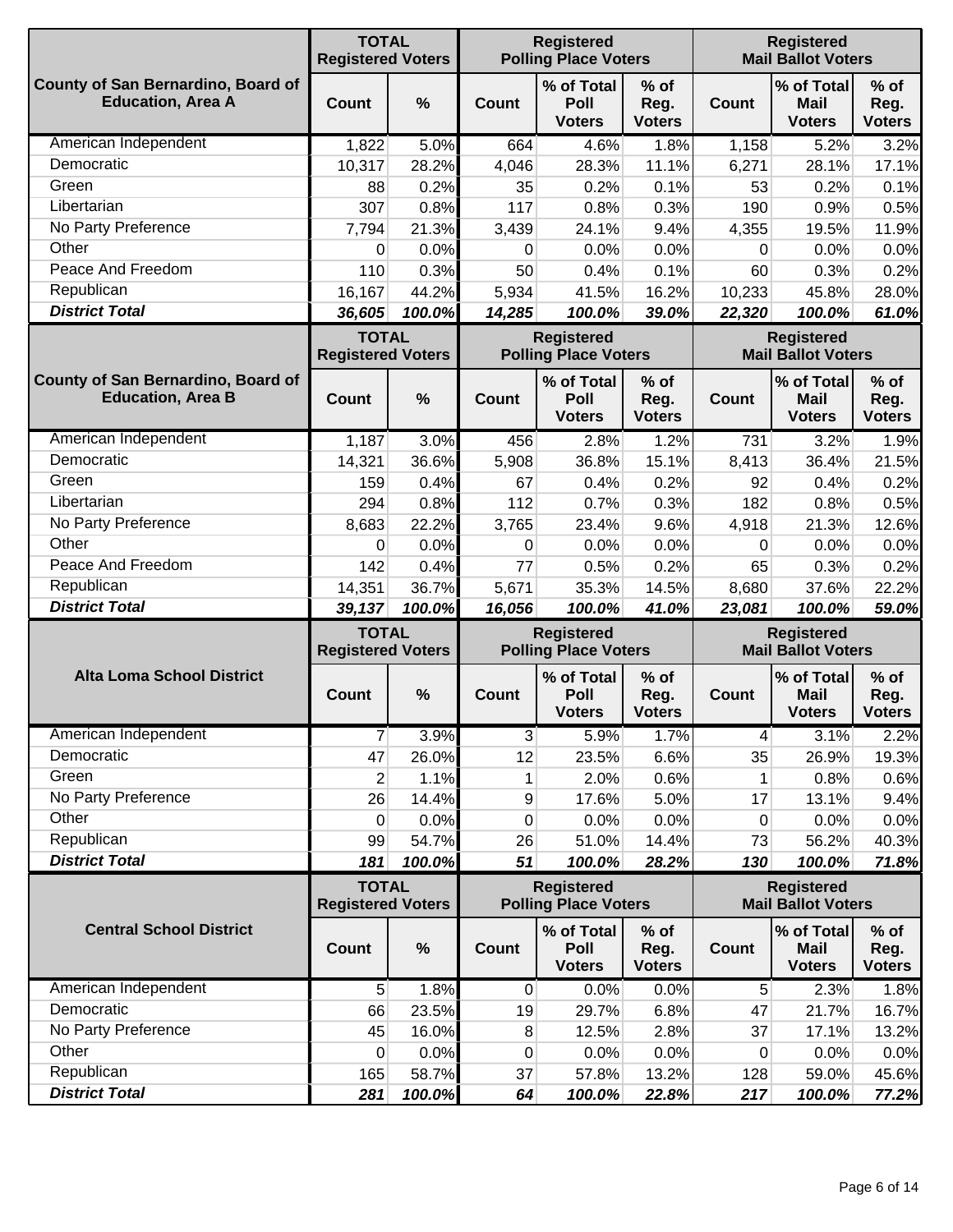|                                             | <b>TOTAL</b><br><b>Registered Voters</b> |              |                | <b>Registered</b><br><b>Polling Place Voters</b> |                                 |                 | <b>Registered</b><br><b>Mail Ballot Voters</b> |                                 |
|---------------------------------------------|------------------------------------------|--------------|----------------|--------------------------------------------------|---------------------------------|-----------------|------------------------------------------------|---------------------------------|
| <b>Ontario-Montclair School District</b>    | <b>Count</b>                             | %            | Count          | % of Total<br>Poll<br><b>Voters</b>              | $%$ of<br>Reg.<br><b>Voters</b> | <b>Count</b>    | % of Total<br><b>Mail</b><br><b>Voters</b>     | $%$ of<br>Reg.<br><b>Voters</b> |
| American Independent                        | 54                                       | 3.6%         | 18             | 2.8%                                             | 1.2%                            | 36              | 4.1%                                           | 2.4%                            |
| Democratic                                  | 648                                      | 42.7%        | 272            | 42.1%                                            | 17.9%                           | 376             | 43.2%                                          | 24.8%                           |
| Green                                       | 16                                       | 1.1%         | 9              | 1.4%                                             | 0.6%                            | 7               | 0.8%                                           | 0.5%                            |
| Libertarian                                 | 14                                       | 0.9%         | $\overline{2}$ | 0.3%                                             | 0.1%                            | 12              | 1.4%                                           | 0.8%                            |
| No Party Preference                         | 427                                      | 28.2%        | 174            | 26.9%                                            | 11.5%                           | 253             | 29.1%                                          | 16.7%                           |
| Other                                       | 0                                        | 0.0%         | 0              | 0.0%                                             | 0.0%                            | 0               | 0.0%                                           | 0.0%                            |
| Peace And Freedom                           | 9                                        | 0.6%         | 5              | 0.8%                                             | 0.3%                            | 4               | 0.5%                                           | 0.3%                            |
| Republican                                  | 348                                      | 23.0%        | 166            | 25.7%                                            | 10.9%                           | 182             | 20.9%                                          | 12.0%                           |
| <b>District Total</b>                       | 1,516                                    | 100.0%       | 646            | 100.0%                                           | 42.6%                           | 870             | 100.0%                                         | 57.4%                           |
|                                             | <b>TOTAL</b><br><b>Registered Voters</b> |              |                | <b>Registered</b><br><b>Polling Place Voters</b> |                                 |                 | <b>Registered</b><br><b>Mail Ballot Voters</b> |                                 |
| <b>Oro Grande School District</b>           | <b>Count</b>                             | %            | Count          | % of Total<br>Poll<br><b>Voters</b>              | $%$ of<br>Reg.<br><b>Voters</b> | <b>Count</b>    | % of Total<br><b>Mail</b><br><b>Voters</b>     | $%$ of<br>Reg.<br><b>Voters</b> |
| Other                                       | $\mathbf 0$                              | 0.0%         | $\overline{0}$ | 0.0%                                             | 0.0%                            | $\overline{0}$  | 0.0%                                           | 0.0%                            |
| <b>District Total</b>                       | 0                                        | 0.0%         | 0              | 0.0%                                             | 0.0%                            | 0               | 0.0%                                           | 0.0%                            |
|                                             |                                          |              |                |                                                  |                                 |                 |                                                |                                 |
|                                             | <b>TOTAL</b><br><b>Registered Voters</b> |              |                | <b>Registered</b><br><b>Polling Place Voters</b> |                                 |                 | <b>Registered</b><br><b>Mail Ballot Voters</b> |                                 |
| <b>Apple Valley Unified School District</b> | <b>Count</b>                             | %            | Count          | % of Total<br>Poll<br><b>Voters</b>              | $%$ of<br>Reg.<br><b>Voters</b> | <b>Count</b>    | % of Total<br><b>Mail</b><br><b>Voters</b>     | $%$ of<br>Reg.<br><b>Voters</b> |
| American Independent                        | 1,822                                    | 5.0%         | 664            | 4.6%                                             | 1.8%                            | 1,158           | 5.2%                                           | 3.2%                            |
| Democratic                                  | 10,317                                   | 28.2%        | 4,046          | 28.3%                                            | 11.1%                           | 6,271           | 28.1%                                          | 17.1%                           |
| Green                                       | 88                                       | 0.2%         | 35             | 0.2%                                             | 0.1%                            | 53              | 0.2%                                           | 0.1%                            |
| Libertarian                                 | 307                                      | 0.8%         | 117            | 0.8%                                             | 0.3%                            | 190             | 0.9%                                           | 0.5%                            |
| No Party Preference                         | 7,794                                    | 21.3%        | 3,439          | 24.1%                                            | 9.4%                            | 4,355           | 19.5%                                          | 11.9%                           |
| Other                                       | 0                                        | 0.0%         | 0              | 0.0%                                             | 0.0%                            | 0               | 0.0%                                           | 0.0%                            |
| Peace And Freedom                           | 110                                      | 0.3%         | 50             | 0.4%                                             | 0.1%                            | 60              | 0.3%                                           | 0.2%                            |
| Republican                                  | 16,167                                   | 44.2%        | 5,934          | 41.5%                                            | 16.2%                           | 10,233          | 45.8%                                          | 28.0%                           |
| <b>District Total</b>                       | 36,605                                   | 100.0%       | 14,285         | 100.0%                                           | 39.0%                           | 22,320          | 100.0%                                         | 61.0%                           |
|                                             | <b>TOTAL</b><br><b>Registered Voters</b> |              |                | <b>Registered</b><br><b>Polling Place Voters</b> |                                 |                 | <b>Registered</b><br><b>Mail Ballot Voters</b> |                                 |
| <b>Hesperia Unified School District</b>     | <b>Count</b>                             | %            | <b>Count</b>   | % of Total<br>Poll<br><b>Voters</b>              | $%$ of<br>Reg.<br><b>Voters</b> | <b>Count</b>    | % of Total<br><b>Mail</b><br><b>Voters</b>     | $%$ of<br>Reg.<br><b>Voters</b> |
| Other<br><b>District Total</b>              | $\overline{0}$                           | 0.0%<br>0.0% | $\mathbf 0$    | 0.0%<br>0.0%                                     | 0.0%<br>0.0%                    | $\vert 0 \vert$ | 0.0%                                           | 0.0%                            |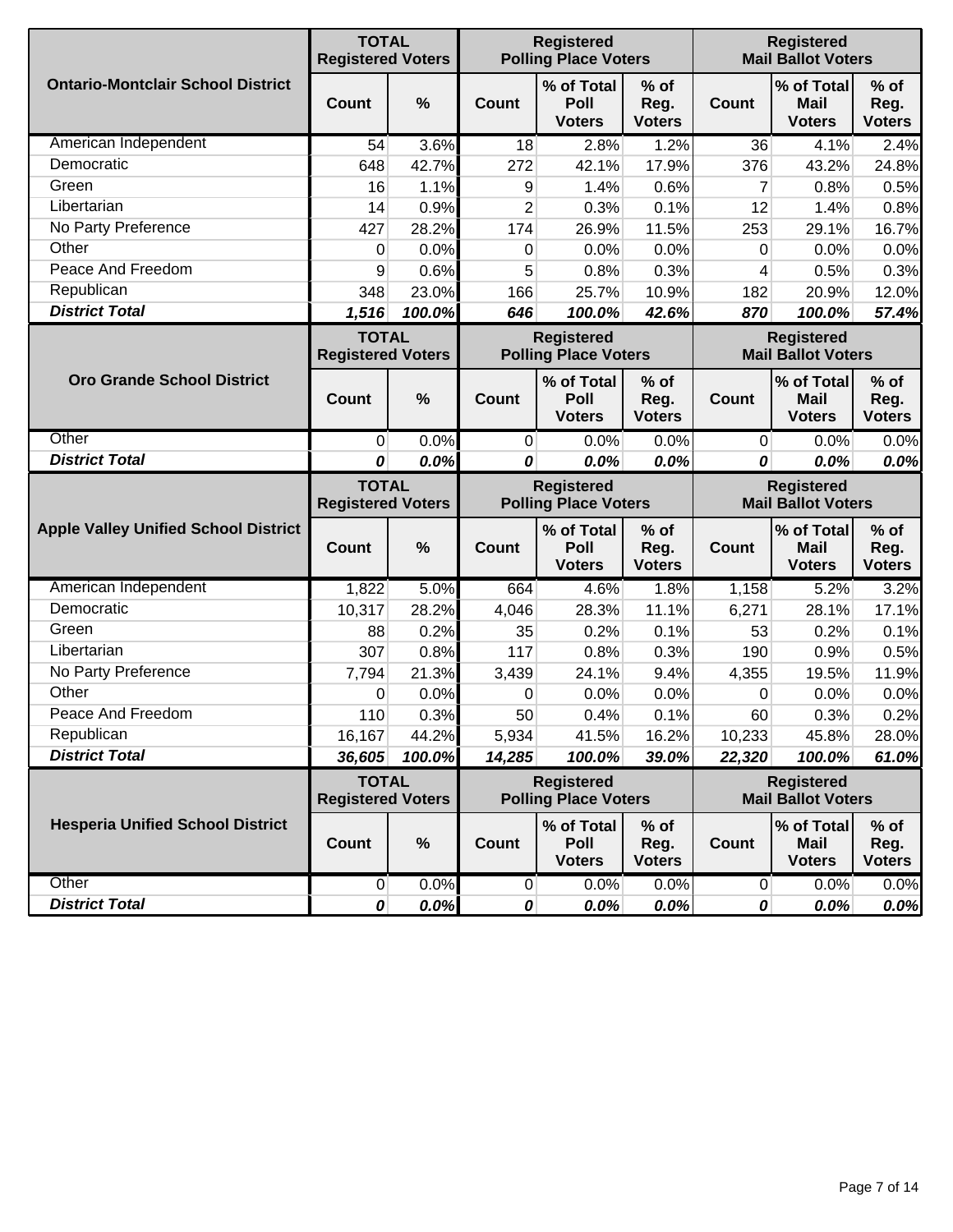|                                                           | <b>TOTAL</b><br><b>Registered Voters</b> |        |                                                  | <b>Registered</b><br><b>Polling Place Voters</b> |                                 |                                                | <b>Registered</b><br><b>Mail Ballot Voters</b> |                                 |  |
|-----------------------------------------------------------|------------------------------------------|--------|--------------------------------------------------|--------------------------------------------------|---------------------------------|------------------------------------------------|------------------------------------------------|---------------------------------|--|
| <b>Upland Unified School District</b>                     | Count                                    | $\%$   | Count                                            | % of Total<br>Poll<br><b>Voters</b>              | $%$ of<br>Reg.<br><b>Voters</b> | <b>Count</b>                                   | % of Total<br><b>Mail</b><br><b>Voters</b>     | $%$ of<br>Reg.<br><b>Voters</b> |  |
| American Independent                                      | 1,121                                    | 3.0%   | 435                                              | 2.8%                                             | 1.2%                            | 686                                            | 3.1%                                           | 1.8%                            |  |
| Democratic                                                | 13,560                                   | 36.5%  | 5,605                                            | 36.6%                                            | 15.1%                           | 7,955                                          | 36.4%                                          | 21.4%                           |  |
| Green                                                     | 141                                      | 0.4%   | 57                                               | 0.4%                                             | 0.2%                            | 84                                             | 0.4%                                           | 0.2%                            |  |
| Libertarian                                               | 280                                      | 0.8%   | 110                                              | 0.7%                                             | 0.3%                            | 170                                            | 0.8%                                           | 0.5%                            |  |
| No Party Preference                                       | 8,185                                    | 22.0%  | 3,574                                            | 23.4%                                            | 9.6%                            | 4,611                                          | 21.1%                                          | 12.4%                           |  |
| Other                                                     | 0                                        | 0.0%   | 0                                                | 0.0%                                             | 0.0%                            | 0                                              | 0.0%                                           | 0.0%                            |  |
| Peace And Freedom                                         | 133                                      | 0.4%   | 72                                               | 0.5%                                             | 0.2%                            | 61                                             | 0.3%                                           | 0.2%                            |  |
| Republican                                                | 13,739                                   | 37.0%  | 5,442                                            | 35.6%                                            | 14.6%                           | 8,297                                          | 37.9%                                          | 22.3%                           |  |
| <b>District Total</b>                                     | 37,159                                   | 100.0% | 15,295                                           | 100.0%                                           | 41.2%                           | 21,864                                         | 100.0%                                         | 58.8%                           |  |
|                                                           | <b>TOTAL</b><br><b>Registered Voters</b> |        |                                                  | <b>Registered</b><br><b>Polling Place Voters</b> |                                 |                                                | <b>Registered</b><br><b>Mail Ballot Voters</b> |                                 |  |
| <b>Chaffey Joint Union High School</b><br><b>District</b> | Count                                    | $\%$   | Count                                            | % of Total<br>Poll<br><b>Voters</b>              | $%$ of<br>Reg.<br><b>Voters</b> | <b>Count</b>                                   | % of Total<br>Mail<br><b>Voters</b>            | $%$ of<br>Reg.<br><b>Voters</b> |  |
| American Independent                                      | 66                                       | 3.3%   | 21                                               | 2.8%                                             | 1.1%                            | 45                                             | 3.7%                                           | 2.3%                            |  |
| Democratic                                                | 761                                      | 38.5%  | 303                                              | 39.8%                                            | 15.3%                           | 458                                            | 37.6%                                          | 23.2%                           |  |
| Green                                                     | 18                                       | 0.9%   | 10                                               | 1.3%                                             | 0.5%                            | 8                                              | 0.7%                                           | 0.4%                            |  |
| Libertarian                                               | 14                                       | 0.7%   | $\overline{2}$                                   | 0.3%                                             | 0.1%                            | 12                                             | 1.0%                                           | 0.6%                            |  |
| No Party Preference                                       | 498                                      | 25.2%  | 191                                              | 25.1%                                            | 9.7%                            | 307                                            | 25.2%                                          | 15.5%                           |  |
| Other                                                     | 0                                        | 0.0%   | 0                                                | 0.0%                                             | 0.0%                            | 0                                              | 0.0%                                           | 0.0%                            |  |
| Peace And Freedom                                         | 9                                        | 0.5%   | 5                                                | 0.7%                                             | 0.3%                            | 4                                              | 0.3%                                           | 0.2%                            |  |
| Republican                                                | 612                                      | 30.9%  | 229                                              | 30.1%                                            | 11.6%                           | 383                                            | 31.5%                                          | 19.4%                           |  |
| <b>District Total</b>                                     | 1,978                                    | 100.0% | 761                                              | 100.0%                                           | 38.5%                           | 1,217                                          | 100.0%                                         | 61.5%                           |  |
|                                                           | <b>TOTAL</b><br><b>Registered Voters</b> |        | <b>Registered</b><br><b>Polling Place Voters</b> |                                                  |                                 | <b>Registered</b><br><b>Mail Ballot Voters</b> |                                                |                                 |  |
| <b>Victor Valley Union High School</b><br><b>District</b> | Count                                    | %      | Count                                            | % of Total<br>Poll<br><b>Voters</b>              | $%$ of<br>Reg.<br><b>Voters</b> | Count                                          | % of Total<br><b>Mail</b><br><b>Voters</b>     | $%$ of<br>Reg.<br><b>Voters</b> |  |
| Other                                                     | $\overline{0}$                           | 0.0%   | $\overline{0}$                                   | 0.0%                                             | 0.0%                            | $\overline{0}$                                 | 0.0%                                           | 0.0%                            |  |
| <b>District Total</b>                                     | 0                                        | 0.0%   | 0                                                | 0.0%                                             | 0.0%                            | 0                                              | 0.0%                                           | 0.0%                            |  |
|                                                           | <b>TOTAL</b><br><b>Registered Voters</b> |        |                                                  | <b>Registered</b><br><b>Polling Place Voters</b> |                                 |                                                | <b>Registered</b><br><b>Mail Ballot Voters</b> |                                 |  |
| <b>Chaffey Community College District</b>                 | <b>Count</b>                             | $\%$   | Count                                            | % of Total<br>Poll<br><b>Voters</b>              | $%$ of<br>Reg.<br><b>Voters</b> | <b>Count</b>                                   | % of Total<br>Mail<br><b>Voters</b>            | $%$ of<br>Reg.<br><b>Voters</b> |  |
| American Independent                                      | 1,187                                    | 3.0%   | 456                                              | 2.8%                                             | 1.2%                            | 731                                            | 3.2%                                           | 1.9%                            |  |
| Democratic                                                | 14,321                                   | 36.6%  | 5,908                                            | 36.8%                                            | 15.1%                           | 8,413                                          | 36.4%                                          | 21.5%                           |  |
| Green                                                     | 159                                      | 0.4%   | 67                                               | 0.4%                                             | 0.2%                            | 92                                             | 0.4%                                           | 0.2%                            |  |
| Libertarian                                               | 294                                      | 0.8%   | 112                                              | 0.7%                                             | 0.3%                            | 182                                            | 0.8%                                           | 0.5%                            |  |
| No Party Preference                                       | 8,683                                    | 22.2%  | 3,765                                            | 23.4%                                            | 9.6%                            | 4,918                                          | 21.3%                                          | 12.6%                           |  |
| Other                                                     | 0                                        | 0.0%   | 0                                                | 0.0%                                             | 0.0%                            | 0                                              | 0.0%                                           | 0.0%                            |  |
| Peace And Freedom                                         | 142                                      | 0.4%   | 77                                               | 0.5%                                             | 0.2%                            | 65                                             | 0.3%                                           | 0.2%                            |  |
| Republican                                                | 14,351                                   | 36.7%  | 5,671                                            | 35.3%                                            | 14.5%                           | 8,680                                          | 37.6%                                          | 22.2%                           |  |
| <b>District Total</b>                                     | 39,137                                   | 100.0% | 16,056                                           | 100.0%                                           | 41.0%                           | 23,081                                         | 100.0%                                         | 59.0%                           |  |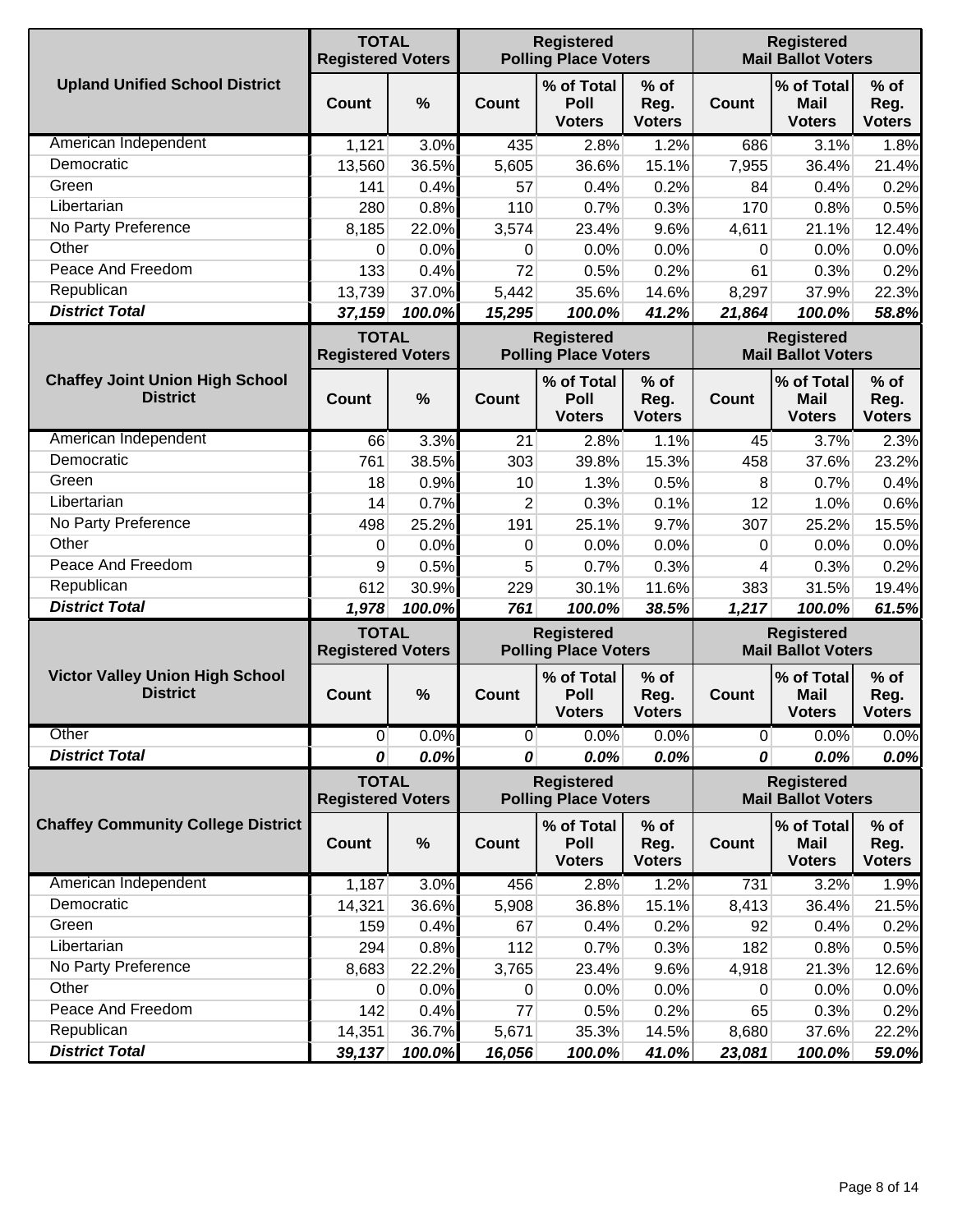|                                                           | <b>TOTAL</b><br><b>Registered Voters</b> |               | <b>Registered</b><br><b>Polling Place Voters</b> |                                                  |                                 |              | <b>Registered</b><br><b>Mail Ballot Voters</b> |                                 |  |  |
|-----------------------------------------------------------|------------------------------------------|---------------|--------------------------------------------------|--------------------------------------------------|---------------------------------|--------------|------------------------------------------------|---------------------------------|--|--|
| <b>Victor Valley Community College</b><br><b>District</b> | <b>Count</b>                             | %             | <b>Count</b>                                     | % of Total<br>Poll<br><b>Voters</b>              | $%$ of<br>Reg.<br><b>Voters</b> | <b>Count</b> | % of Total<br><b>Mail</b><br><b>Voters</b>     | $%$ of<br>Reg.<br><b>Voters</b> |  |  |
| American Independent                                      | 1,822                                    | 5.0%          | 664                                              | 4.6%                                             | 1.8%                            | 1,158        | 5.2%                                           | 3.2%                            |  |  |
| Democratic                                                | 10,317                                   | 28.2%         | 4,046                                            | 28.3%                                            | 11.1%                           | 6,271        | 28.1%                                          | 17.1%                           |  |  |
| Green                                                     | 88                                       | 0.2%          | 35                                               | 0.2%                                             | 0.1%                            | 53           | 0.2%                                           | 0.1%                            |  |  |
| Libertarian                                               | 307                                      | 0.8%          | 117                                              | 0.8%                                             | 0.3%                            | 190          | 0.9%                                           | 0.5%                            |  |  |
| No Party Preference                                       | 7,794                                    | 21.3%         | 3,439                                            | 24.1%                                            | 9.4%                            | 4,355        | 19.5%                                          | 11.9%                           |  |  |
| Other                                                     | 0                                        | 0.0%          | 0                                                | 0.0%                                             | 0.0%                            | 0            | 0.0%                                           | 0.0%                            |  |  |
| Peace And Freedom                                         | 110                                      | 0.3%          | 50                                               | 0.4%                                             | 0.1%                            | 60           | 0.3%                                           | 0.2%                            |  |  |
| Republican                                                | 16,167                                   | 44.2%         | 5,934                                            | 41.5%                                            | 16.2%                           | 10,233       | 45.8%                                          | 28.0%                           |  |  |
| <b>District Total</b>                                     | 36,605                                   | 100.0%        | 14,285                                           | 100.0%                                           | 39.0%                           | 22,320       | 100.0%                                         | 61.0%                           |  |  |
|                                                           | <b>TOTAL</b><br><b>Registered Voters</b> |               |                                                  | <b>Registered</b><br><b>Polling Place Voters</b> |                                 |              | <b>Registered</b><br><b>Mail Ballot Voters</b> |                                 |  |  |
| <b>Cucamonga Valley Water District</b>                    | <b>Count</b>                             | %             | <b>Count</b>                                     | % of Total<br>Poll<br><b>Voters</b>              | $%$ of<br>Reg.<br><b>Voters</b> | <b>Count</b> | % of Total<br><b>Mail</b><br><b>Voters</b>     | $%$ of<br>Reg.<br><b>Voters</b> |  |  |
| American Independent                                      | 7                                        | 3.9%          | 3                                                | 5.9%                                             | 1.7%                            | 4            | 3.1%                                           | 2.2%                            |  |  |
| Democratic                                                | 47                                       | 26.0%         | 12                                               | 23.5%                                            | 6.6%                            | 35           | 26.9%                                          | 19.3%                           |  |  |
| Green                                                     | $\overline{2}$                           | 1.1%          | 1                                                | 2.0%                                             | 0.6%                            | 1            | 0.8%                                           | 0.6%                            |  |  |
| No Party Preference                                       | 26                                       | 14.4%         | 9                                                | 17.6%                                            | 5.0%                            | 17           | 13.1%                                          | 9.4%                            |  |  |
| Other                                                     | 0                                        | 0.0%          | 0                                                | 0.0%                                             | 0.0%                            | 0            | 0.0%                                           | 0.0%                            |  |  |
| Republican                                                | 99                                       | 54.7%         | 26                                               | 51.0%                                            | 14.4%                           | 73           | 56.2%                                          | 40.3%                           |  |  |
| <b>District Total</b>                                     | 181                                      | 100.0%        | 51                                               | 100.0%                                           | 28.2%                           | 130          | 100.0%                                         | 71.8%                           |  |  |
|                                                           | <b>TOTAL</b><br><b>Registered Voters</b> |               |                                                  | <b>Registered</b><br><b>Polling Place Voters</b> |                                 |              | <b>Registered</b><br><b>Mail Ballot Voters</b> |                                 |  |  |
|                                                           |                                          |               |                                                  |                                                  |                                 |              |                                                |                                 |  |  |
| <b>Apple Valley Fire Protection District</b>              | <b>Count</b>                             | $\frac{0}{0}$ | <b>Count</b>                                     | % of Total<br>Poll<br><b>Voters</b>              | $%$ of<br>Reg.<br><b>Voters</b> | <b>Count</b> | % of Total<br><b>Mail</b><br><b>Voters</b>     | $%$ of<br>Reg.<br><b>Voters</b> |  |  |
| American Independent                                      | 1,822                                    | 5.0%          | 664                                              | 4.6%                                             | 1.8%                            | 1,158        | 5.2%                                           | 3.2%                            |  |  |
| Democratic                                                | 10,317                                   | 28.2%         | 4,046                                            | 28.3%                                            | 11.1%                           | 6,271        | 28.1%                                          | 17.1%                           |  |  |
| Green                                                     | 88                                       | 0.2%          | 35                                               | 0.2%                                             | 0.1%                            | 53           | 0.2%                                           | 0.1%                            |  |  |
| Libertarian                                               | 307                                      | 0.8%          | 117                                              | 0.8%                                             | 0.3%                            | 190          | 0.9%                                           | 0.5%                            |  |  |
| No Party Preference                                       | 7,794                                    | 21.3%         | 3,439                                            | 24.1%                                            | 9.4%                            | 4,355        | 19.5%                                          | 11.9%                           |  |  |
| Other                                                     | 0                                        | 0.0%          | 0                                                | 0.0%                                             | 0.0%                            | 0            | 0.0%                                           | 0.0%                            |  |  |
| Peace And Freedom                                         | 110                                      | 0.3%          | 50                                               | 0.4%                                             | 0.1%                            | 60           | 0.3%                                           | 0.2%                            |  |  |
| Republican                                                | 16,167                                   | 44.2%         | 5,934                                            | 41.5%                                            | 16.2%                           | 10,233       | 45.8%                                          | 28.0%                           |  |  |
| <b>District Total</b>                                     | 36,605                                   | 100.0%        | 14,285                                           | 100.0%                                           | 39.0%                           | 22,320       | 100.0%                                         | 61.0%                           |  |  |
|                                                           | <b>TOTAL</b><br><b>Registered Voters</b> |               |                                                  | <b>Registered</b><br><b>Polling Place Voters</b> |                                 |              | <b>Registered</b><br><b>Mail Ballot Voters</b> |                                 |  |  |
| <b>Hesperia Fire Protection District</b>                  | Count                                    | %             | <b>Count</b>                                     | % of Total<br>Poll<br><b>Voters</b>              | $%$ of<br>Reg.<br><b>Voters</b> | <b>Count</b> | % of Total<br><b>Mail</b><br><b>Voters</b>     | $%$ of<br>Reg.<br><b>Voters</b> |  |  |
| Other                                                     | $\overline{0}$                           | 0.0%          | $\vert 0 \vert$                                  | 0.0%                                             | 0.0%                            | 0            | 0.0%                                           | 0.0%                            |  |  |
| <b>District Total</b>                                     | 0                                        | 0.0%          | 0                                                | 0.0%                                             | 0.0%                            | 0            | 0.0%                                           | 0.0%                            |  |  |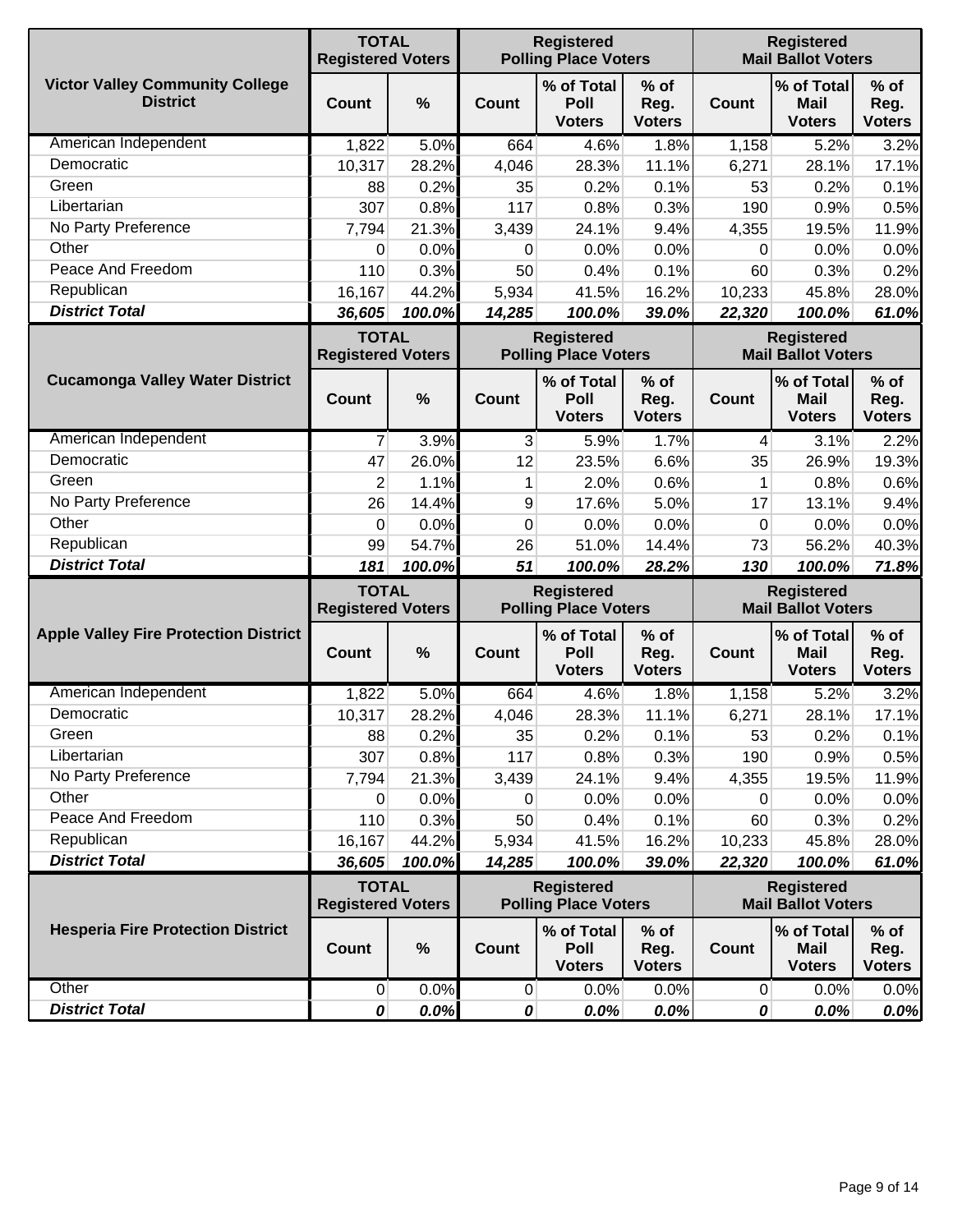|                                                               | <b>TOTAL</b><br><b>Registered Voters</b> |        |                | <b>Registered</b><br><b>Polling Place Voters</b> |                                 |                                                | <b>Registered</b><br><b>Mail Ballot Voters</b> |                                 |  |  |
|---------------------------------------------------------------|------------------------------------------|--------|----------------|--------------------------------------------------|---------------------------------|------------------------------------------------|------------------------------------------------|---------------------------------|--|--|
| <b>Inland Empire Utilities Agency</b>                         | Count                                    | $\%$   | Count          | % of Total<br>Poll<br><b>Voters</b>              | $%$ of<br>Reg.<br><b>Voters</b> | <b>Count</b>                                   | % of Total<br><b>Mail</b><br><b>Voters</b>     | $%$ of<br>Reg.<br><b>Voters</b> |  |  |
| American Independent                                          | 1,187                                    | 3.0%   | 456            | 2.8%                                             | 1.2%                            | 731                                            | 3.2%                                           | 1.9%                            |  |  |
| Democratic                                                    | 14,321                                   | 36.6%  | 5,908          | 36.8%                                            | 15.1%                           | 8,413                                          | 36.4%                                          | 21.5%                           |  |  |
| Green                                                         | 159                                      | 0.4%   | 67             | 0.4%                                             | 0.2%                            | 92                                             | 0.4%                                           | 0.2%                            |  |  |
| Libertarian                                                   | 294                                      | 0.8%   | 112            | 0.7%                                             | 0.3%                            | 182                                            | 0.8%                                           | 0.5%                            |  |  |
| No Party Preference                                           | 8,683                                    | 22.2%  | 3,765          | 23.4%                                            | 9.6%                            | 4,918                                          | 21.3%                                          | 12.6%                           |  |  |
| Other                                                         | 0                                        | 0.0%   | 0              | 0.0%                                             | 0.0%                            | 0                                              | 0.0%                                           | 0.0%                            |  |  |
| Peace And Freedom                                             | 142                                      | 0.4%   | 77             | 0.5%                                             | 0.2%                            | 65                                             | 0.3%                                           | 0.2%                            |  |  |
| Republican                                                    | 14,351                                   | 36.7%  | 5,671          | 35.3%                                            | 14.5%                           | 8,680                                          | 37.6%                                          | 22.2%                           |  |  |
| <b>District Total</b>                                         | 39,137                                   | 100.0% | 16,056         | 100.0%                                           | 41.0%                           | 23,081                                         | 100.0%                                         | 59.0%                           |  |  |
|                                                               | <b>TOTAL</b><br><b>Registered Voters</b> |        |                | <b>Registered</b><br><b>Polling Place Voters</b> |                                 |                                                | <b>Registered</b><br><b>Mail Ballot Voters</b> |                                 |  |  |
| <b>Inland Empire Utilities Agency,</b><br><b>Division 1</b>   | Count                                    | $\%$   | Count          | % of Total<br>Poll<br><b>Voters</b>              | $%$ of<br>Reg.<br><b>Voters</b> | <b>Count</b>                                   | % of Total<br>Mail<br><b>Voters</b>            | $%$ of<br>Reg.<br><b>Voters</b> |  |  |
| American Independent                                          | 1,187                                    | 3.0%   | 456            | 2.8%                                             | 1.2%                            | 731                                            | 3.2%                                           | 1.9%                            |  |  |
| Democratic                                                    | 14,321                                   | 36.6%  | 5,908          | 36.8%                                            | 15.1%                           | 8,413                                          | 36.4%                                          | 21.5%                           |  |  |
| Green                                                         | 159                                      | 0.4%   | 67             | 0.4%                                             | 0.2%                            | 92                                             | 0.4%                                           | 0.2%                            |  |  |
| Libertarian                                                   | 294                                      | 0.8%   | 112            | 0.7%                                             | 0.3%                            | 182                                            | 0.8%                                           | 0.5%                            |  |  |
| No Party Preference                                           | 8,683                                    | 22.2%  | 3,765          | 23.4%                                            | 9.6%                            | 4,918                                          | 21.3%                                          | 12.6%                           |  |  |
| Other                                                         | 0                                        | 0.0%   | $\Omega$       | 0.0%                                             | 0.0%                            | 0                                              | 0.0%                                           | 0.0%                            |  |  |
| Peace And Freedom                                             | 142                                      | 0.4%   | 77             | 0.5%                                             | 0.2%                            | 65                                             | 0.3%                                           | 0.2%                            |  |  |
| Republican                                                    | 14,351                                   | 36.7%  | 5,671          | 35.3%                                            | 14.5%                           | 8,680                                          | 37.6%                                          | 22.2%                           |  |  |
| <b>District Total</b>                                         | 39,137                                   | 100.0% | 16,056         | 100.0%                                           | 41.0%                           | 23,081                                         | 100.0%                                         | 59.0%                           |  |  |
|                                                               | <b>TOTAL</b><br><b>Registered Voters</b> |        |                | <b>Registered</b><br><b>Polling Place Voters</b> |                                 | <b>Registered</b><br><b>Mail Ballot Voters</b> |                                                |                                 |  |  |
| <b>Hesperia Recreation And Park</b><br><b>District</b>        | Count                                    | %      | Count          | % of Total<br>Poll<br><b>Voters</b>              | $%$ of<br>Reg.<br><b>Voters</b> | Count                                          | % of Total<br><b>Mail</b><br><b>Voters</b>     | $%$ of<br>Reg.<br><b>Voters</b> |  |  |
| Other                                                         | $\overline{0}$                           | 0.0%   | $\overline{0}$ | 0.0%                                             | 0.0%                            | $\overline{0}$                                 | 0.0%                                           | 0.0%                            |  |  |
| <b>District Total</b>                                         | 0                                        | 0.0%   | 0              | 0.0%                                             | 0.0%                            | 0                                              | 0.0%                                           | 0.0%                            |  |  |
|                                                               | <b>TOTAL</b><br><b>Registered Voters</b> |        |                | <b>Registered</b><br><b>Polling Place Voters</b> |                                 |                                                | <b>Registered</b><br><b>Mail Ballot Voters</b> |                                 |  |  |
| <b>Inland Empire Resource</b><br><b>Conservation District</b> | <b>Count</b>                             | $\%$   | Count          | % of Total<br>Poll<br><b>Voters</b>              | $%$ of<br>Reg.<br><b>Voters</b> | <b>Count</b>                                   | % of Total<br>Mail<br><b>Voters</b>            | $%$ of<br>Reg.<br><b>Voters</b> |  |  |
| American Independent                                          | 1,187                                    | 3.0%   | 456            | 2.8%                                             | 1.2%                            | 731                                            | 3.2%                                           | 1.9%                            |  |  |
| Democratic                                                    | 14,321                                   | 36.6%  | 5,908          | 36.8%                                            | 15.1%                           | 8,413                                          | 36.4%                                          | 21.5%                           |  |  |
| Green                                                         | 159                                      | 0.4%   | 67             | 0.4%                                             | 0.2%                            | 92                                             | 0.4%                                           | 0.2%                            |  |  |
| Libertarian                                                   | 294                                      | 0.8%   | 112            | 0.7%                                             | 0.3%                            | 182                                            | 0.8%                                           | 0.5%                            |  |  |
| No Party Preference                                           | 8,683                                    | 22.2%  | 3,765          | 23.4%                                            | 9.6%                            | 4,918                                          | 21.3%                                          | 12.6%                           |  |  |
| Other                                                         | 0                                        | 0.0%   | 0              | 0.0%                                             | 0.0%                            | 0                                              | 0.0%                                           | 0.0%                            |  |  |
| Peace And Freedom                                             | 142                                      | 0.4%   | 77             | 0.5%                                             | 0.2%                            | 65                                             | 0.3%                                           | 0.2%                            |  |  |
| Republican                                                    | 14,351                                   | 36.7%  | 5,671          | 35.3%                                            | 14.5%                           | 8,680                                          | 37.6%                                          | 22.2%                           |  |  |
| <b>District Total</b>                                         | 39,137                                   | 100.0% | 16,056         | 100.0%                                           | 41.0%                           | 23,081                                         | 100.0%                                         | 59.0%                           |  |  |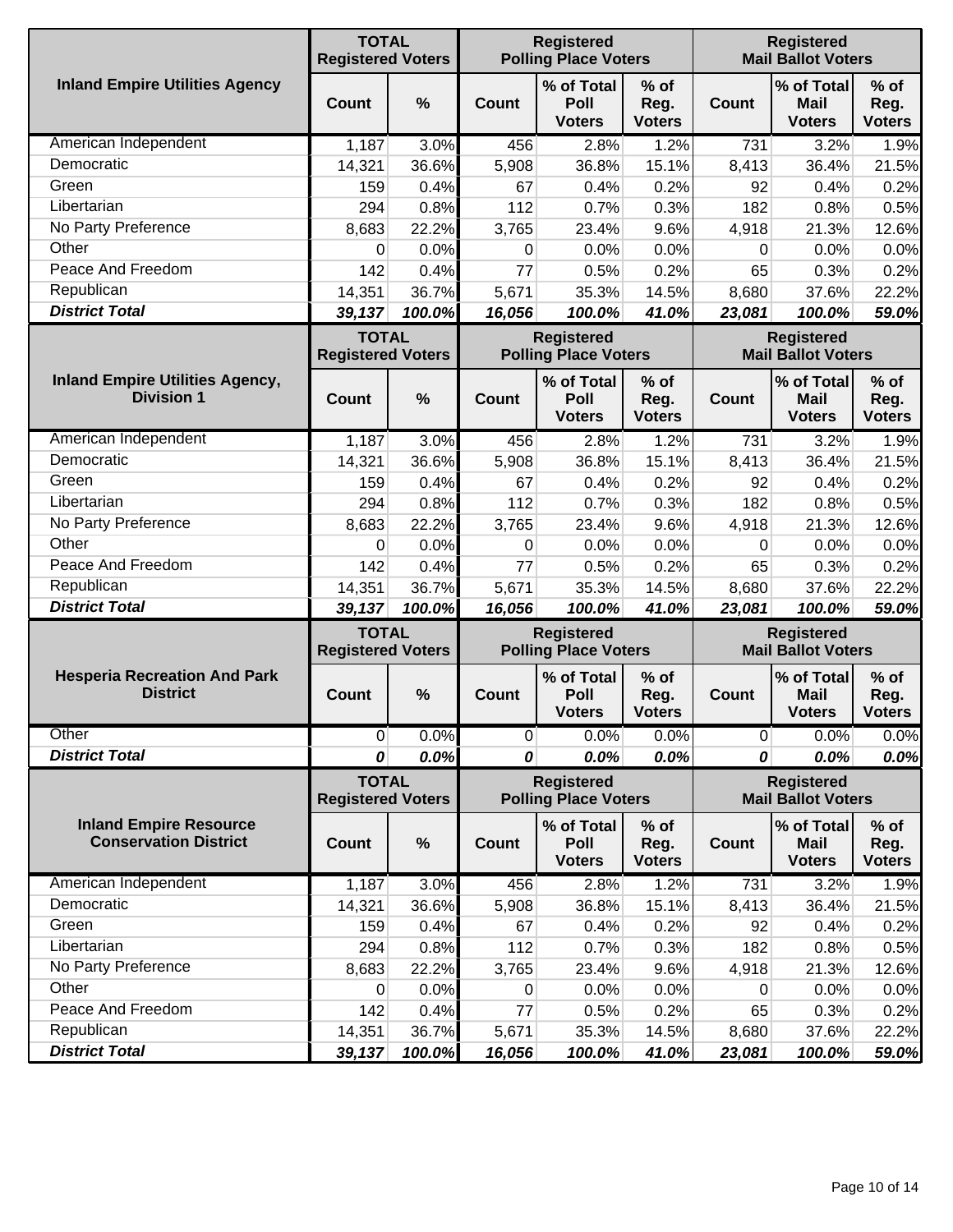|                                                               | <b>TOTAL</b><br><b>Registered Voters</b> |               |             | <b>Registered</b><br><b>Polling Place Voters</b> |                                 |              | <b>Registered</b><br><b>Mail Ballot Voters</b> |                                 |
|---------------------------------------------------------------|------------------------------------------|---------------|-------------|--------------------------------------------------|---------------------------------|--------------|------------------------------------------------|---------------------------------|
| <b>Mojave Desert Resource</b><br><b>Conservation District</b> | Count                                    | $\frac{0}{0}$ | Count       | % of Total<br>Poll<br><b>Voters</b>              | $%$ of<br>Reg.<br><b>Voters</b> | Count        | % of Total<br>Mail<br><b>Voters</b>            | $%$ of<br>Reg.<br><b>Voters</b> |
| American Independent                                          | 1,820                                    | 5.0%          | 662         | 4.6%                                             | 1.8%                            | 1,158        | 5.2%                                           | 3.2%                            |
| Democratic                                                    | 10,304                                   | 28.2%         | 4,039       | 28.3%                                            | 11.0%                           | 6,265        | 28.1%                                          | 17.1%                           |
| Green                                                         | 88                                       | 0.2%          | 35          | 0.2%                                             | 0.1%                            | 53           | 0.2%                                           | 0.1%                            |
| Libertarian                                                   | 307                                      | 0.8%          | 117         | 0.8%                                             | 0.3%                            | 190          | 0.9%                                           | 0.5%                            |
| No Party Preference                                           | 7,787                                    | 21.3%         | 3,435       | 24.1%                                            | 9.4%                            | 4,352        | 19.5%                                          | 11.9%                           |
| Other                                                         | 0                                        | 0.0%          | 0           | 0.0%                                             | 0.0%                            | 0            | 0.0%                                           | 0.0%                            |
| Peace And Freedom                                             | 110                                      | 0.3%          | 50          | 0.4%                                             | 0.1%                            | 60           | 0.3%                                           | 0.2%                            |
| Republican                                                    | 16,152                                   | 44.2%         | 5,931       | 41.6%                                            | 16.2%                           | 10,221       | 45.8%                                          | 28.0%                           |
| <b>District Total</b>                                         | 36,568                                   | 100.0%        | 14,269      | 100.0%                                           | 39.0%                           | 22,299       | 100.0%                                         | 61.0%                           |
|                                                               | <b>TOTAL</b><br><b>Registered Voters</b> |               |             | <b>Registered</b><br><b>Polling Place Voters</b> |                                 |              | <b>Registered</b><br><b>Mail Ballot Voters</b> |                                 |
| <b>Mojave Water Agency</b>                                    | <b>Count</b>                             | $\frac{0}{0}$ | Count       | % of Total<br>Poll<br><b>Voters</b>              | $%$ of<br>Reg.<br><b>Voters</b> | <b>Count</b> | % of Total<br><b>Mail</b><br><b>Voters</b>     | $%$ of<br>Reg.<br><b>Voters</b> |
| American Independent                                          | 1,822                                    | 5.0%          | 664         | 4.6%                                             | 1.8%                            | 1,158        | 5.2%                                           | 3.2%                            |
| Democratic                                                    | 10,317                                   | 28.2%         | 4,046       | 28.3%                                            | 11.1%                           | 6,271        | 28.1%                                          | 17.1%                           |
| Green                                                         | 88                                       | 0.2%          | 35          | 0.2%                                             | 0.1%                            | 53           | 0.2%                                           | 0.1%                            |
| Libertarian                                                   | 307                                      | 0.8%          | 117         | 0.8%                                             | 0.3%                            | 190          | 0.9%                                           | 0.5%                            |
| No Party Preference                                           | 7,794                                    | 21.3%         | 3,439       | 24.1%                                            | 9.4%                            | 4,355        | 19.5%                                          | 11.9%                           |
| Other                                                         | 0                                        | 0.0%          | 0           | 0.0%                                             | 0.0%                            | 0            | 0.0%                                           | 0.0%                            |
| Peace And Freedom                                             | 110                                      | 0.3%          | 50          | 0.4%                                             | 0.1%                            | 60           | 0.3%                                           | 0.2%                            |
| Republican                                                    | 16,167                                   | 44.2%         | 5,934       | 41.5%                                            | 16.2%                           | 10,233       | 45.8%                                          | 28.0%                           |
| <b>District Total</b>                                         | 36,605                                   | 100.0%        | 14,285      | 100.0%                                           | 39.0%                           | 22,320       | 100.0%                                         | 61.0%                           |
|                                                               | <b>TOTAL</b><br><b>Registered Voters</b> |               |             | <b>Registered</b><br><b>Polling Place Voters</b> |                                 |              | <b>Registered</b><br><b>Mail Ballot Voters</b> |                                 |
| <b>Mojave Water Agency, Division 2</b>                        | Count                                    | $\frac{0}{0}$ | Count       | % of Total<br>Poll<br><b>Voters</b>              | $%$ of<br>Reg.<br><b>Voters</b> | <b>Count</b> | % of Total<br>Mail<br><b>Voters</b>            | $%$ of<br>Reg.<br><b>Voters</b> |
| American Independent                                          | 69                                       | 6.9%          | 30          | 6.9%                                             | 3.0%                            | 39           | 6.9%                                           | 3.9%                            |
| Democratic                                                    | 285                                      | 28.4%         | 136         | 31.4%                                            | 13.6%                           | 149          | 26.2%                                          | 14.9%                           |
| Green                                                         | $\overline{2}$                           | 0.2%          | 1           | 0.2%                                             | 0.1%                            | 1            | 0.2%                                           | 0.1%                            |
| Libertarian                                                   | 11                                       | 1.1%          | 4           | 0.9%                                             | 0.4%                            | 7            | 1.2%                                           | 0.7%                            |
| No Party Preference                                           | 243                                      | 24.3%         | 112         | 25.9%                                            | 11.2%                           | 131          | 23.0%                                          | 13.1%                           |
| Other                                                         | 0                                        | 0.0%          | $\mathbf 0$ | 0.0%                                             | 0.0%                            | 0            | 0.0%                                           | 0.0%                            |
| Peace And Freedom                                             | 5                                        | 0.5%          | 3           | 0.7%                                             | 0.3%                            | 2            | 0.4%                                           | 0.2%                            |
| Republican                                                    | 387                                      | 38.6%         | 147         | 33.9%                                            | 14.7%                           | 240          | 42.2%                                          | 24.0%                           |
| <b>District Total</b>                                         | 1,002                                    | 100.0%        | 433         | 100.0%                                           | 43.2%                           | 569          | 100.0%                                         | 56.8%                           |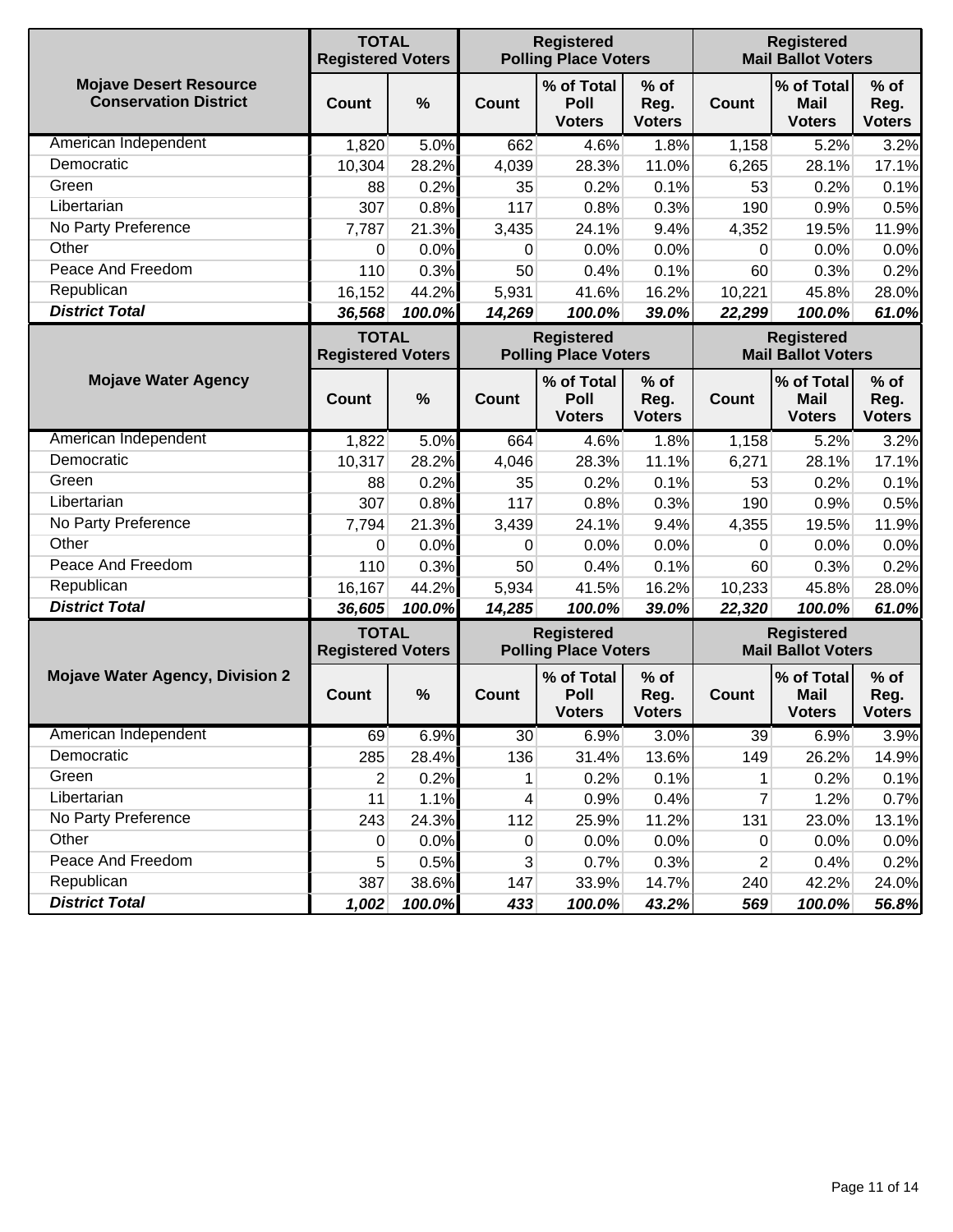|                                                          | <b>TOTAL</b><br><b>Registered Voters</b> |        |              | <b>Registered</b><br><b>Polling Place Voters</b> |                                 |              | <b>Registered</b><br><b>Mail Ballot Voters</b> |                                 |
|----------------------------------------------------------|------------------------------------------|--------|--------------|--------------------------------------------------|---------------------------------|--------------|------------------------------------------------|---------------------------------|
| <b>Mojave Water Agency, Division 5</b>                   | Count                                    | %      | Count        | % of Total<br>Poll<br><b>Voters</b>              | $%$ of<br>Reg.<br><b>Voters</b> | <b>Count</b> | % of Total<br><b>Mail</b><br><b>Voters</b>     | $%$ of<br>Reg.<br><b>Voters</b> |
| American Independent                                     | 1,610                                    | 5.0%   | 609          | 4.7%                                             | 1.9%                            | 1,001        | 5.2%                                           | 3.1%                            |
| Democratic                                               | 9,010                                    | 28.1%  | 3,662        | 28.3%                                            | 11.4%                           | 5,348        | 27.9%                                          | 16.7%                           |
| Green                                                    | 81                                       | 0.3%   | 31           | 0.2%                                             | 0.1%                            | 50           | 0.3%                                           | 0.2%                            |
| Libertarian                                              | 286                                      | 0.9%   | 109          | 0.8%                                             | 0.3%                            | 177          | 0.9%                                           | 0.6%                            |
| No Party Preference                                      | 7,040                                    | 21.9%  | 3,179        | 24.5%                                            | 9.9%                            | 3,861        | 20.2%                                          | 12.0%                           |
| Other                                                    | 0                                        | 0.0%   | 0            | 0.0%                                             | 0.0%                            | 0            | 0.0%                                           | 0.0%                            |
| Peace And Freedom                                        | 101                                      | 0.3%   | 46           | 0.4%                                             | 0.1%                            | 55           | 0.3%                                           | 0.2%                            |
| Republican                                               | 13,971                                   | 43.5%  | 5,323        | 41.1%                                            | 16.6%                           | 8,648        | 45.2%                                          | 26.9%                           |
| <b>District Total</b>                                    | 32,099                                   | 100.0% | 12,959       | 100.0%                                           | 40.4%                           | 19,140       | 100.0%                                         | 59.6%                           |
|                                                          | <b>TOTAL</b><br><b>Registered Voters</b> |        |              | <b>Registered</b><br><b>Polling Place Voters</b> |                                 |              | <b>Registered</b><br><b>Mail Ballot Voters</b> |                                 |
| <b>Mojave Water Agency, Division 7</b>                   | <b>Count</b>                             | %      | <b>Count</b> | % of Total<br>Poll<br><b>Voters</b>              | $%$ of<br>Reg.<br><b>Voters</b> | <b>Count</b> | % of Total<br><b>Mail</b><br><b>Voters</b>     | $%$ of<br>Reg.<br><b>Voters</b> |
| American Independent                                     | 143                                      | 4.1%   | 25           | 2.8%                                             | 0.7%                            | 118          | 4.5%                                           | 3.4%                            |
| Democratic                                               | 1,022                                    | 29.2%  | 248          | 27.8%                                            | 7.1%                            | 774          | 29.6%                                          | 22.1%                           |
| Green                                                    | 5                                        | 0.1%   | 3            | 0.3%                                             | 0.1%                            | 2            | 0.1%                                           | 0.1%                            |
| Libertarian                                              | 10                                       | 0.3%   | 4            | 0.4%                                             | 0.1%                            | 6            | 0.2%                                           | 0.2%                            |
| No Party Preference                                      | 511                                      | 14.6%  | 148          | 16.6%                                            | 4.2%                            | 363          | 13.9%                                          | 10.4%                           |
| Other                                                    | 0                                        | 0.0%   | 0            | 0.0%                                             | 0.0%                            | 0            | 0.0%                                           | 0.0%                            |
| Peace And Freedom                                        | 4                                        | 0.1%   | 1            | 0.1%                                             | 0.0%                            | 3            | 0.1%                                           | 0.1%                            |
| Republican                                               | 1,809                                    | 51.6%  | 464          | 52.0%                                            | 13.2%                           | 1,345        | 51.5%                                          | 38.4%                           |
| <b>District Total</b>                                    | 3,504                                    | 100.0% | 893          | 100.0%                                           | 25.5%                           | 2,611        | 100.0%                                         | 74.5%                           |
|                                                          | <b>TOTAL</b><br><b>Registered Voters</b> |        |              | <b>Registered</b><br><b>Polling Place Voters</b> |                                 |              | <b>Registered</b><br><b>Mail Ballot Voters</b> |                                 |
| <b>Chino Basin Water Conservation</b><br><b>District</b> | <b>Count</b>                             | %      | <b>Count</b> | % of Total<br>Poll<br><b>Voters</b>              | $%$ of<br>Reg.<br><b>Voters</b> | <b>Count</b> | % of Total<br><b>Mail</b><br><b>Voters</b>     | $%$ of<br>Reg.<br><b>Voters</b> |
| American Independent                                     | 858                                      | 3.1%   | 331          | 2.8%                                             | 1.2%                            | 527          | 3.2%                                           | 1.9%                            |
| Democratic                                               | 10,968                                   | 39.2%  | 4,556        | 38.8%                                            | 16.3%                           | 6,412        | 39.5%                                          | 22.9%                           |
| Green                                                    | 137                                      | 0.5%   | 58           | 0.5%                                             | 0.2%                            | 79           | 0.5%                                           | 0.3%                            |
| Libertarian                                              | 245                                      | 0.9%   | 90           | 0.8%                                             | 0.3%                            | 155          | 1.0%                                           | 0.6%                            |
| No Party Preference                                      | 6,388                                    | 22.8%  | 2,872        | 24.5%                                            | 10.3%                           | 3,516        | 21.6%                                          | 12.6%                           |
| Other                                                    | 0                                        | 0.0%   | 0            | 0.0%                                             | 0.0%                            | 0            | 0.0%                                           | 0.0%                            |
| Peace And Freedom                                        | 122                                      | 0.4%   | 67           | 0.6%                                             | 0.2%                            | 55           | 0.3%                                           | 0.2%                            |
| Republican                                               | 9,267                                    | 33.1%  | 3,765        | 32.1%                                            | 13.5%                           | 5,502        | 33.9%                                          | 19.7%                           |
| <b>District Total</b>                                    | 27,985                                   | 100.0% | 11,739       | 100.0%                                           | 41.9%                           | 16,246       | 100.0%                                         | 58.1%                           |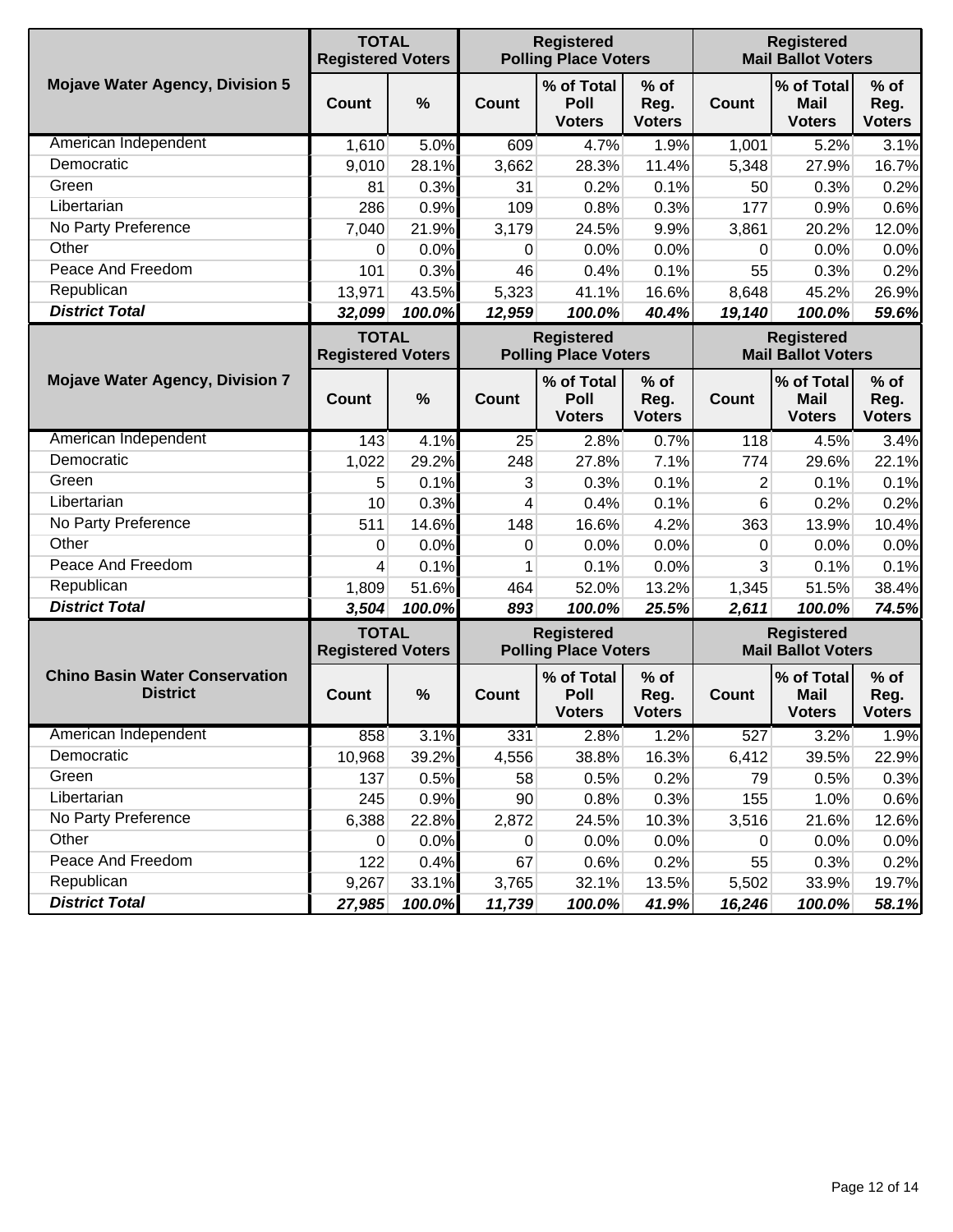|                                                                      | <b>TOTAL</b><br><b>Registered Voters</b> |        | <b>Registered</b><br><b>Polling Place Voters</b> |                                     |                                 | <b>Registered</b><br><b>Mail Ballot Voters</b> |                                            |                                 |
|----------------------------------------------------------------------|------------------------------------------|--------|--------------------------------------------------|-------------------------------------|---------------------------------|------------------------------------------------|--------------------------------------------|---------------------------------|
| <b>Chino Basin Water Conservation</b><br><b>District, Division 1</b> | Count                                    | %      | Count                                            | % of Total<br>Poll<br><b>Voters</b> | $%$ of<br>Reg.<br><b>Voters</b> | <b>Count</b>                                   | % of Total<br><b>Mail</b><br><b>Voters</b> | $%$ of<br>Reg.<br><b>Voters</b> |
| American Independent                                                 | 607                                      | 3.0%   | 234                                              | 2.7%                                | 1.1%                            | 373                                            | 3.1%                                       | 1.8%                            |
| Democratic                                                           | 7,836                                    | 38.2%  | 3,254                                            | 38.2%                               | 15.9%                           | 4,582                                          | 38.2%                                      | 22.3%                           |
| Green                                                                | 91                                       | 0.4%   | 39                                               | 0.5%                                | 0.2%                            | 52                                             | 0.4%                                       | 0.3%                            |
| Libertarian                                                          | 158                                      | 0.8%   | 64                                               | 0.8%                                | 0.3%                            | 94                                             | 0.8%                                       | 0.5%                            |
| No Party Preference                                                  | 4,549                                    | 22.2%  | 2,064                                            | 24.2%                               | 10.1%                           | 2,485                                          | 20.7%                                      | 12.1%                           |
| Other                                                                | 0                                        | 0.0%   | 0                                                | 0.0%                                | 0.0%                            | 0                                              | 0.0%                                       | 0.0%                            |
| Peace And Freedom                                                    | 91                                       | 0.4%   | 50                                               | 0.6%                                | 0.2%                            | 41                                             | 0.3%                                       | 0.2%                            |
| Republican                                                           | 7,180                                    | 35.0%  | 2,820                                            | 33.1%                               | 13.7%                           | 4,360                                          | 36.4%                                      | 21.3%                           |
| <b>District Total</b>                                                | 20,512                                   | 100.0% | 8,525                                            | 100.0%                              | 41.6%                           | 11,987                                         | 100.0%                                     | 58.4%                           |
|                                                                      | <b>TOTAL</b><br><b>Registered Voters</b> |        | <b>Registered</b><br><b>Polling Place Voters</b> |                                     |                                 | <b>Registered</b><br><b>Mail Ballot Voters</b> |                                            |                                 |
| <b>Chino Basin Water Conservation</b><br><b>District, Division 2</b> | <b>Count</b>                             | %      | Count                                            | % of Total<br>Poll<br><b>Voters</b> | $%$ of<br>Reg.<br><b>Voters</b> | <b>Count</b>                                   | % of Total<br><b>Mail</b><br><b>Voters</b> | $%$ of<br>Reg.<br><b>Voters</b> |
| American Independent                                                 | 251                                      | 3.4%   | 97                                               | 3.0%                                | 1.3%                            | 154                                            | 3.6%                                       | 2.1%                            |
| Democratic                                                           | 3,132                                    | 41.9%  | 1,302                                            | 40.5%                               | 17.4%                           | 1,830                                          | 43.0%                                      | 24.5%                           |
| Green                                                                | 46                                       | 0.6%   | 19                                               | 0.6%                                | 0.3%                            | 27                                             | 0.6%                                       | 0.4%                            |
| Libertarian                                                          | 87                                       | 1.2%   | 26                                               | 0.8%                                | 0.3%                            | 61                                             | 1.4%                                       | 0.8%                            |
| No Party Preference                                                  | 1,839                                    | 24.6%  | 808                                              | 25.1%                               | 10.8%                           | 1,031                                          | 24.2%                                      | 13.8%                           |
| Other                                                                | 0                                        | 0.0%   | 0                                                | 0.0%                                | 0.0%                            | 0                                              | 0.0%                                       | 0.0%                            |
| Peace And Freedom                                                    | 31                                       | 0.4%   | 17                                               | 0.5%                                | 0.2%                            | 14                                             | 0.3%                                       | 0.2%                            |
| Republican                                                           | 2,087                                    | 27.9%  | 945                                              | 29.4%                               | 12.6%                           | 1,142                                          | 26.8%                                      | 15.3%                           |
| <b>District Total</b>                                                | 7,473                                    | 100.0% | 3,214                                            | 100.0%                              | 43.0%                           | 4,259                                          | 100.0%                                     | 57.0%                           |
| <b>Hesperia Water District</b>                                       | <b>TOTAL</b><br><b>Registered Voters</b> |        | <b>Registered</b><br><b>Polling Place Voters</b> |                                     |                                 | <b>Registered</b><br><b>Mail Ballot Voters</b> |                                            |                                 |
|                                                                      | Count                                    | $\%$   | <b>Count</b>                                     | % of Total<br>Poll<br><b>Voters</b> | $%$ of<br>Reg.<br><b>Voters</b> | <b>Count</b>                                   | % of Total<br>Mail<br><b>Voters</b>        | $%$ of<br>Reg.<br><b>Voters</b> |
| Other                                                                | $\overline{0}$                           | 0.0%   | $\overline{0}$                                   | 0.0%                                | 0.0%                            | $\overline{0}$                                 | 0.0%                                       | 0.0%                            |
| <b>District Total</b>                                                | 0                                        | 0.0%   | 0                                                | 0.0%                                | 0.0%                            | 0                                              | 0.0%                                       | 0.0%                            |
| <b>Monte Vista Water District</b>                                    | <b>TOTAL</b><br><b>Registered Voters</b> |        | <b>Registered</b><br><b>Polling Place Voters</b> |                                     |                                 | <b>Registered</b><br><b>Mail Ballot Voters</b> |                                            |                                 |
|                                                                      | <b>Count</b>                             | $\%$   | Count                                            | % of Total<br>Poll<br><b>Voters</b> | $%$ of<br>Reg.<br><b>Voters</b> | <b>Count</b>                                   | % of Total<br><b>Mail</b><br><b>Voters</b> | $%$ of<br>Reg.<br><b>Voters</b> |
| American Independent                                                 | $\overline{2}$                           | 7.4%   | $\overline{0}$                                   | 0.0%                                | 0.0%                            | $2 \nvert$                                     | 11.8%                                      | 7.4%                            |
| Democratic                                                           | 9                                        | 33.3%  | 2                                                | 20.0%                               | 7.4%                            | 7                                              | 41.2%                                      | 25.9%                           |
| No Party Preference                                                  | 11                                       | 40.7%  | 5                                                | 50.0%                               | 18.5%                           | 6                                              | 35.3%                                      | 22.2%                           |
| Other                                                                | 0                                        | 0.0%   | 0                                                | 0.0%                                | 0.0%                            | 0                                              | 0.0%                                       | 0.0%                            |
| Republican                                                           | 5                                        | 18.5%  | 3                                                | 30.0%                               | 11.1%                           | 2                                              | 11.8%                                      | 7.4%                            |
| <b>District Total</b>                                                | 27                                       | 100.0% | 10                                               | 100.0%                              | 37.0%                           | 17                                             | 100.0%                                     | 63.0%                           |